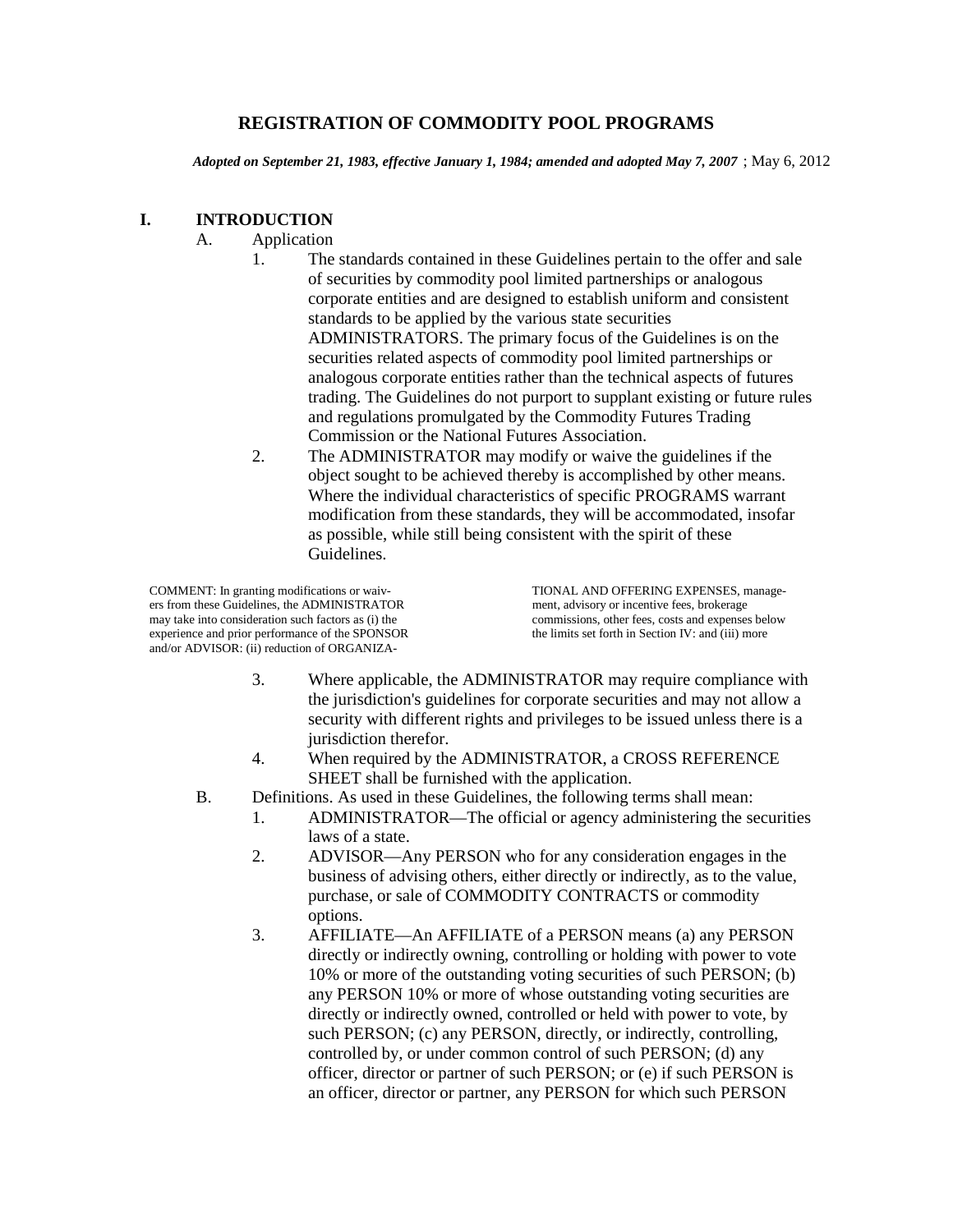acts in any such capacity.

- 4. CAPITAL CONTRIBUTIONS—The total-investment in a PROGRAM by a PARTICIPANT or by all PARTICIPANTS, as the case may be.
- 5. COMMODITY BROKER—Any PERSON who engages in the business of effecting transactions in COMMODITY CONTRACTS for the account of others or for his own account.
- 6. COMMODITY CONTRACT—A contract or option thereon providing for the delivery or receipt at a future date of a specified amount and grade of a traded commodity at a specified price and delivery point.
- 7. CROSS REFERENCE SHEET—A compilation of the Guideline sections, referenced to the page of the prospectus; PROGRAM agreement, or other exhibits, and justification of any deviation from the Guidelines.
- 8. NET ASSETS—The total assets, less total liabilities, of the PROGRAM determined on the basis of generally accepted accounting principles. NET ASSETS shall include any unrealized profits or losses on open positions, and any fee or expense including NET ASSET fees accruing to the PROGRAM.
- 9. NET ASSET VALUE PER PROGRAM INTEREST—The NET ASSETS divided by the number of PROGRAMI INTERESTS outstanding.
- 10. NET WORTH—The excess of total assets over total liabilities as determined by generally accepted accounting principles. NET WORTH shall be determined exclusive of home, home furnishings and automobiles.
- 11. NEW TRADING PROFITS—The excess, if any, of NET ASSETS at the end of the period over NET ASSETS at the end of the highest previous period or NET ASSETS at the date trading commences, whichever is higher, and as further adjusted to eliminate the effect on NET ASSETS resulting from new CAPITAL CONTRIBUTIONS, redemptions, or capital distributions, if any, made during the period decreased by interest or other income, not directly related to trading activity, earned on PROGRAM assets during the period, whether the assets are held separately or in margin account.
- 12. ORGANIZATIONAL AND OFFERING EXPENDSES—All expenses incurred by the PROGRAM in connection with and in preparing a PROGRAM for registration and subsequently offering and distributing it to the public, including, but not limited to, total underwriting and brokerage discounts and commissions (including fees of the underwriter's attorneys), expenses for printing, engraving, mailing, salaries of employees while engaged in sales activity, charges of transfer agents, registrars, trustees, escrow holders, depositories, experts, expenses of qualification of the sale of its PROGRAM INTEREST under federal and state law, including taxes and fees, accountants' and attorneys' fees.
- 13. PARTICIPANT—The holder of a PROGRAM INTEREST.
- 14. PERSON—Any natural PERSON, partnership, corporation, association or other legal entity.
- 15. PIT BROKERAGE FEE. PIT BROKERAGE FEE shall include floor brokerage, clearing fees, National Futures Association fees, and exchange fees.
- 16. PROGRAM—A Limited partnership, joint venture, corporation, trust or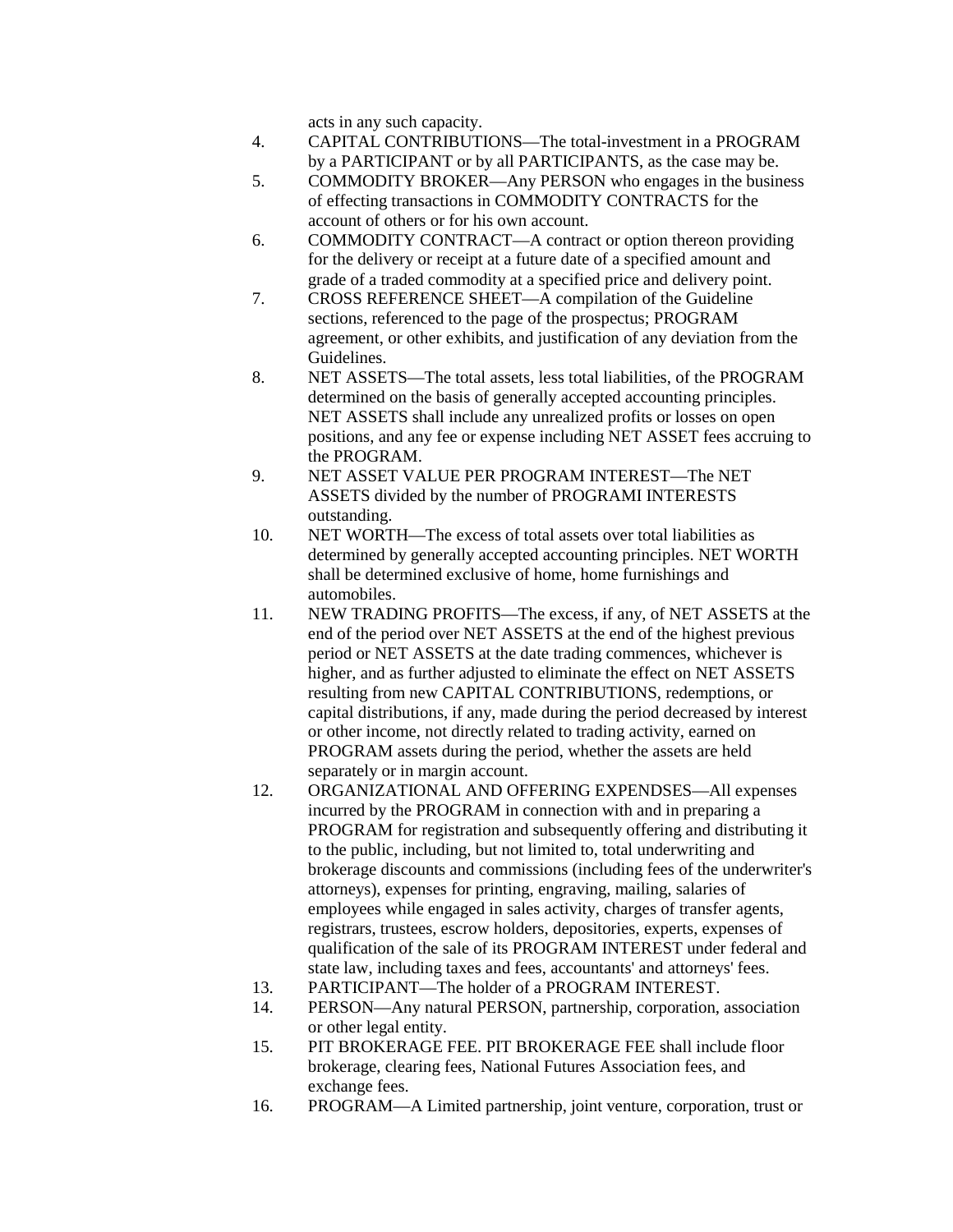other entity formed and operated for the purpose of investing in COMMODITY CONTRACTS.

- 17. PROGRAM BROKER—A COMMODITY BROKER that effects trades in COMMODITY CONTRACTS for the account of a PROGRAM.
- 18. PROGRAM INTEREST—A limited partnership interest or other security representing ownership in a PROGRAM.
- 19. PYRAMIDING—A method of using all or a part of an unrealized profit in a COMMODITY CONTRACT position to provide margin for any additional COMMODITY CONTRACTS of the same or related commodities.
- 20. SPONSOR—Any PERSON directly or indirectly instrumental in organizing a PROGRAM or any PERSON who will manage or participate in the management of a PROGRAM, including a COMMODITY BROKER who pays any portion of the ORGANIZATIONAL EXPENSES of the PROGRAM, and the general partner(s) and any other PERSON who regularly performs or selects the PERSONS who perform services for the PROGRAM. SPONSOR does not include wholly independent third parties such as attorneys, accountants, and underwriters whose only compensation is for professional services rendered in connection with the offering of the units. The term "SPONSOR" shall be deemed to include its AFFILIATES.
- 21. VALUATION DATE—The date as of which the NET ASSETS of the PROGRAM are determined.
- 22. VALUATION PERIOD—A regular period of time between VALUATION DATES.

## **II. REQUIREMENTS OF THE SPONSOR**

- A. Experience. Both the SPONSOR and the ADVISOR must be able to demonstrate sufficient knowledge and experience to carry out the PROGRAM policies and objectives and to manage PROGRAM operations. Ordinarily a minimum of three years of relevant experience will be deemed sufficient.
- B. Financial Condition. The financial condition of the Sponsor must be commensurate with any financial obligations assumed in the operation of the PROGRAM. At a minimum, the NET WORTH of the general partner shall be:
	- 1. An amount equal to 5% of CAPITAL CONTRIBUTIONS in all existing PROGRAMS in which the SPONSOR has potential liability as a general partner plus 5% of the PROGRAM INTERESTS being offered.
	- 2. For this section, the minimum required NET WORTH shall in no case be less than \$50,000 nor shall NETWORTH in excess of \$1,000,000 be required.
	- 3. Evaluation will be made of contingent liabilities and the use of promissory notes to determine the appropriateness of their treatment in the computation of NET WORTH. If stock subscriptions or promissory notes are used, the ADMINISTRATOR may request that the SPONSOR demonstrate that the prospective subscriber or maker have sufficient NET WORTH to fund its obligation for the maximum amount of PROGRAM INTERESTS being offered. A currently enforceable contract shall exist that will require the prospective subscriber or maker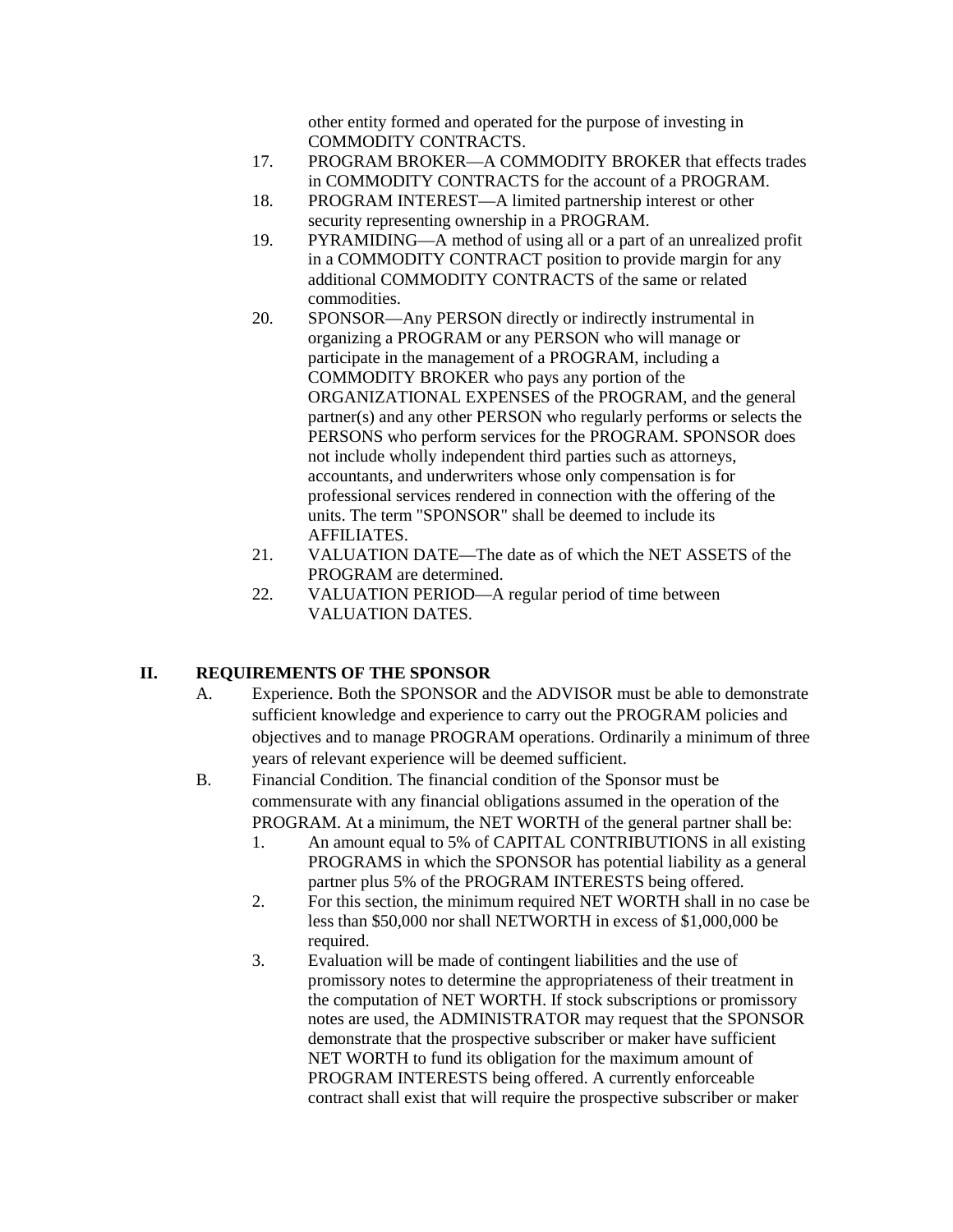to honor its obligation upon CAPITAL CONTRIBUTION to the PROGRAM.

COMMENT: See Section VI.C.4.(b) for specific Requirements relating to the balance sheet of the SPONSOR.

- C. *Investment in the PROGRAM.* The SPONSOR must make a permanent investment in the PROGRAM equal to the greater of 1% of CAPITAL CONTRIBUTIONS or \$25,000. The SPONSOR'S investment should be made prior to the commencement of trading and shall be maintained throughout the existence of the PROGRAM. In appropriate cases, the ADMINISTRATOR may require the SPONSOR to purchase for cash additional interests in the PROGRAM.
- D. *Reports.* The SPONSOR shall submit to the ADMINISTRATOR any information required to be filed with the ADMINISTRATOR, including, but not limited to, reports and statements required to be distributed to PARTICIPANTS.
- E. *Tax Ruling or Opinion.* If the PROGRAM is organized as a limited partnership, the SPONSOR must obtain a favorable tax ruling from the Internal Revenue Service or an opinion of qualified tax counsel in a form acceptable to the ADMINISTRATOR concerning the tax status of a limited partnership.
- F. *Liability and Indemnification.*
	- 1. The PROGRAM shall not provide for indemnification of the SPONSOR (which shall include AFFILIATES only if such AFFILIATES are performing services on behalf of the PROGRAM) for any liability or loss suffered by the SPONSOR, nor shall it provide that the SPONSOR be held harmless for any loss or liability suffered by the PROGRAM, unless all of the following conditions are met:
		- (a) The SPONSOR has determined, in good faith, that the course of conduct which caused the loss or liability was in the best interests of the PROGRAM, and
		- (b) The SPONSOR was acting on behalf of or performing services for the PROGRAM, and
		- (c) such liability or loss was not the result of negligence or misconduct by the SPONSOR, and
		- (d) such indemnification or agreement to hold harmless is recoverable only out of the assets of the PROGRAM and not from the PARTICIPANTS.
	- 2. Notwithstanding anything to the contrary contained in Section II.F.1., the SPONSOR and any PERSON acting as a broker-dealer shall not be indemnified for any losses, liabilities or expenses arising from or out of an alleged violation of federal or state securities laws unless the following conditions are met:
		- (a) There has been a successful adjudication on the merits of each count involving alleged securities law violations as to the particular indemnitee, or
		- (b) such claims have been dismissed with prejudice on the merits by a court of competent jurisdiction as to the particular indemnitee, or
		- (c) a court of competent jurisdiction approves a settlement of the claims against a particular indemnitee and finds that indemnification of the settlement and related costs should be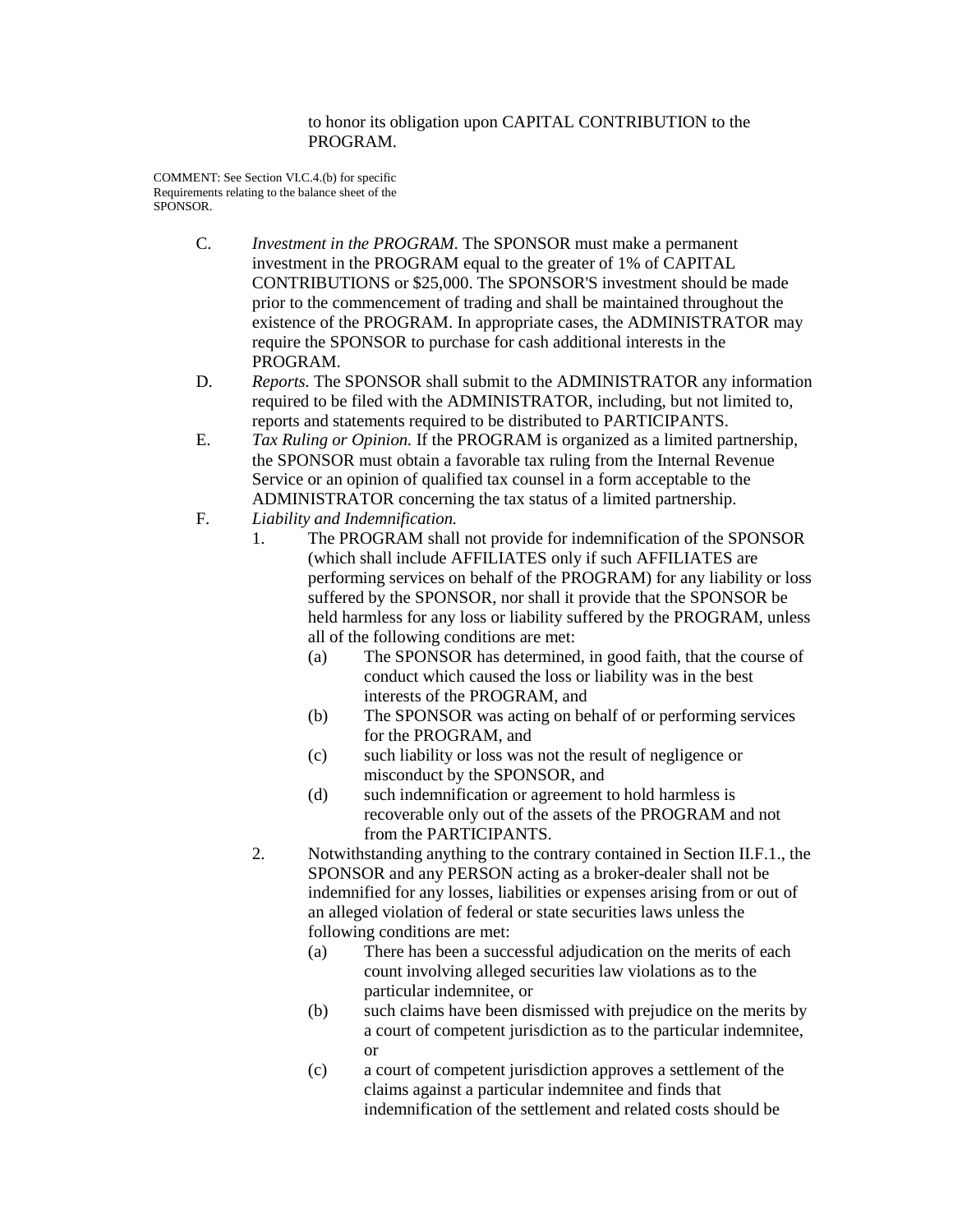made, and

- (d) in the case of subparagraph (c), the court of law considering the request for indemnification has been advised of the position of the Securities and Exchange Commission and the position of any state securities regulatory authority where PROGRAM INTERESTS were offered or sold as to indemnification for violations of securities laws; provided that the court need only be advised and consider the positions of the securities regulatory authorities of those states (i) which are specifically set forth in the PROGRAM agreement and (ii) in which plaintiffs claim they were offered or sold PROGRAM INTERESTS.
- 3. The PROGRAM may not incur the cost of that portion of liability insurance which insures the SPONSOR for any liability as to which the SPONSOR is prohibited from being indemnified under this section.
- 4. The provision of advancement from PROGRAM funds to a SPONSOR or its AFFILIATES for legal expenses and other costs incurred as a result, of any legal action is permissible if the following conditions are satisfied:
	- (a) the legal action relates to acts or omissions with respect to the performance of duties or services on behalf of the PROGRAM;
	- (b) the legal action is initiated by a third party who is not a PARTICIPANT, or the legal action is initiated by a PARTICIPANT and a court of competent jurisdiction specially approves such advancement; and
	- (c) the SPONSOR or its AFFILIATES undertake to repay the advanced funds to the PROGRAM together with the applicable legal rate of interest thereon, in cases in which such PERSON is not entitled to indemnification under Section II.F.1.
- G. *Removal or Withdrawal of General Partner(s).* In PROGRAMS organized as limited partnerships, the general partner(s) may not voluntarily withdraw from the partnership without 120 days prior written notice thereof to the limited partners. If a general partner withdraws as general partner and the limited partners or remaining general partners elect to continue the partnership, the withdrawing general partner shall pay all expenses incurred as a result of its withdrawal. In the event of removal or withdrawal, the general partner shall be entitled to a redemption of its interest in the partnership at its NET ASSET value on the next VALUATION DATE following the date of removal or withdrawal.
- H. Proper Registration. A SPONSOR and ADVISOR must be in compliance with applicable registration requirements under the COMMODITY EXCHANGE ACT as amended.

## **III. SUITABILITY OF PARTICIPANTS**

- A. *General Policy*
	- 1. The SPONSOR shall establish minimum income and net worth standards for PERSONS who purchase PROGRAM INTERESTS.
	- 2. The SPONSOR shall propose minimum income and net worth standards which are reasonable given the type of PROGRAM and the risks associated with the purchase of PROGRAM INTERESTS. PROGRAMS with greater investor risk shall have-minimum standards with a substantial NET WORTH requirement. The ADMINISTRATOR shall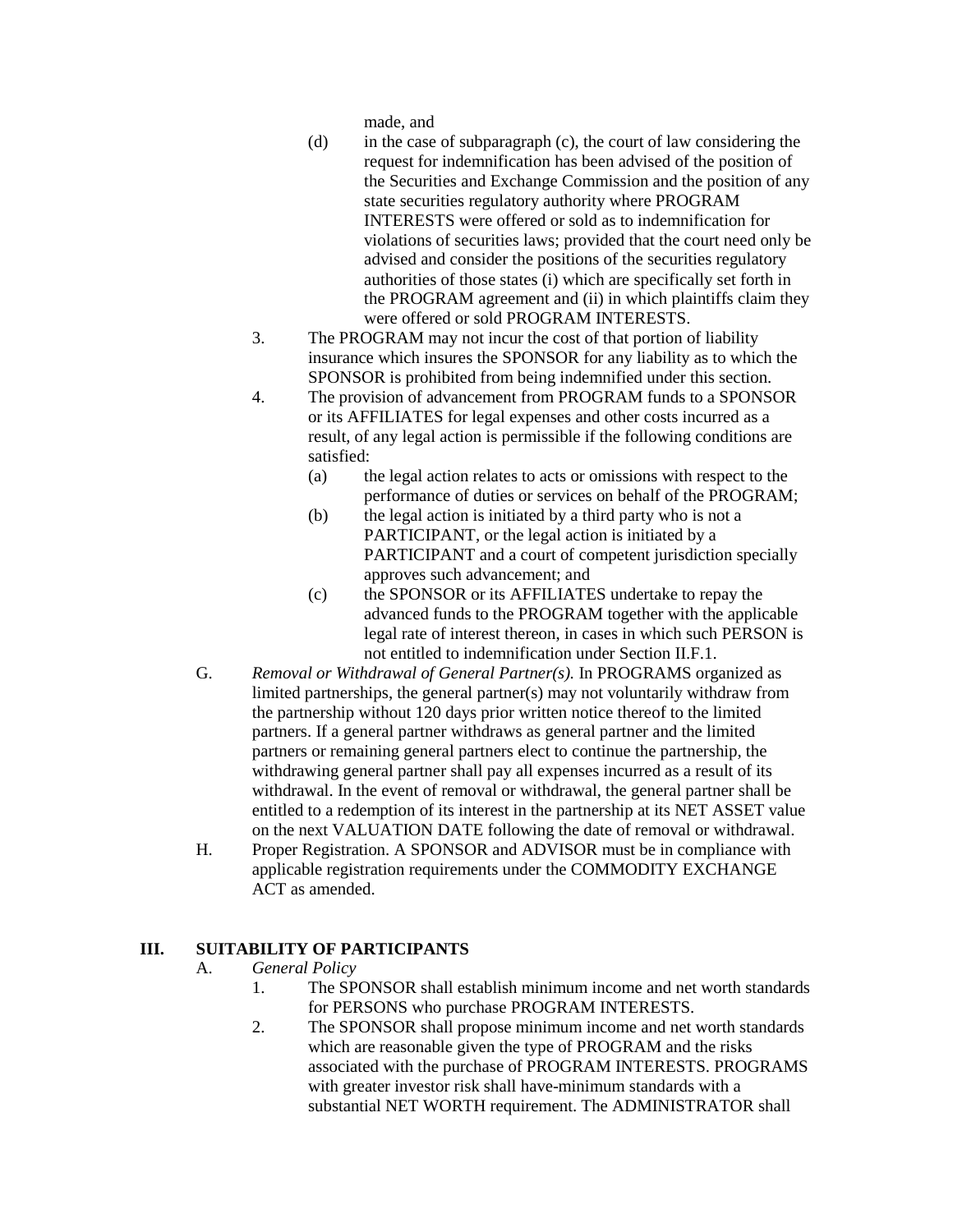evaluate the standards proposed by the SPONSOR when the PROGRAM'S application for registration is reviewed. In evaluating the proposed standards, the ADMINISTRATOR may consider the following:

- (a) potential volatility in net asset value;
- (b) potential PARTICIPANTS;
- (c) relationships among potential PARTCIPANTS, SPONSOR, and ADVISOR;
- (d) liquidity of PROGRAM INTERESTS;
- (e) prior performance of SPONSOR, ADVISOR, and, if applicable, PROGRAM;
- (f) financial condition of the SPONSOR;
- (g) potential transactions between the PROGRAM and the SPONSOR; and
- (h) any other relevant factors.
- B. *Income and Net Worth Standards*.
	- 1. Unless the ADMINISTRATOR determines that the risks associated with the PROGRAM would require lower or higher standards, each PARTICIPANT shall have:
		- (a) a minimum annual gross income of \$70,000 and a minimum NET WORTH of \$70,000; or
		- (b) a minimum NET WORTH of \$ 250,000
	- 2. NET WORTH shall be determined exclusive of home, home furnishings, and automobiles.
	- 3. In the case of sales to fiduciary accounts, these minimum standards shall be met by the beneficiary, the fiduciary account, or by the donor or grantor who directly or directly supplies the funds to purchase the PROGRAM INTERESTS if the donor or grantors is the fiduciary.
	- 4. The SPONSOR shall set forth in the final prospectus:
		- (a) the investment objectives of the PROGRAM;
		- (b) a description of the type of PERSON who might benefit from an investment in the PROGRAM; and
		- (c) the minimum standards imposed on each PARTICIPANT in the PROGRAM.
- C. *Determination that Sale to PARTICIPANT is Suitable and Appropriate.*
	- 1. The SPONSOR and each PERSON selling PROGRAM INTERESTS on behalf of the SPONSOR or PROGRAM shall make every reasonable effort to determine that the purchase of PROGRAM INTERESTS is a suitable and appropriate investment for each PARTICIPANT.
	- 2. In making this determination, the SPONSOR and each PERSON selling PROGRAM INTERESTS on behalf of the SPONSOR or PRGRAM shall ascertain that the prospective PARTICIPANT:
		- (a) meets the minimum income and net worth standards established for the PROGRAM;
		- (b) can reasonably benefit from the PROGRAM based on the prospective PARTICIPANT'S overall investment objectives and portfolio structure;
		- (c) is able to bear the economic risk of the investment based on the prospective PARTICIPANT'S overall financial situation; and
		- (d) has apparent understanding of:
			- (1) the fundamental risks of the investment;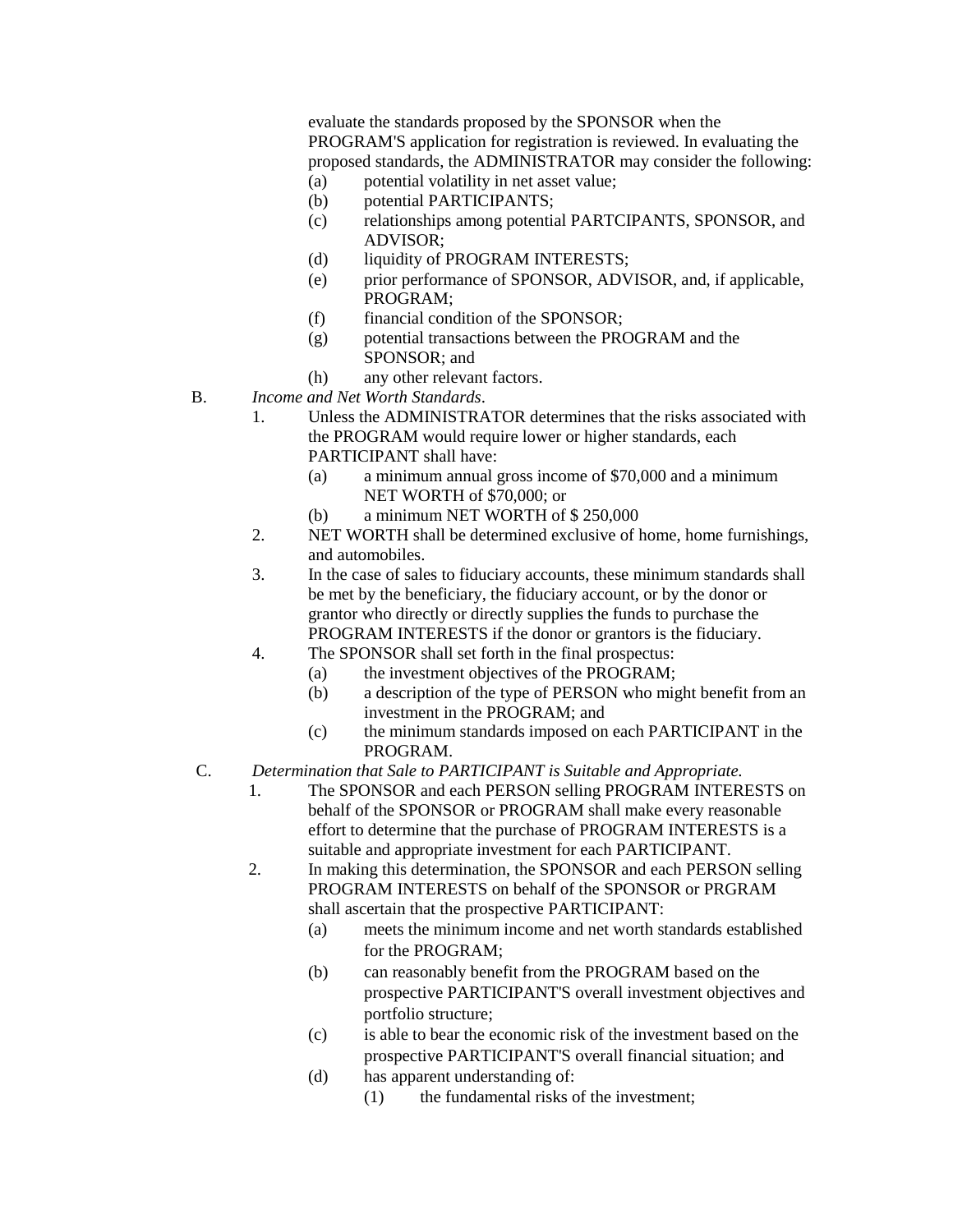- (2) the risk that the PARTICIPANT may lose the entire investment;
- (3) the restrictions on the liquidity of PROGRAM INTERESTS;
- (4) the restrictions on transferability of PROGRAM INTERESTS;
- (5) the background and qualifications of the SPONSOR and ADVISOR; and
- (6) the tax consequences of the investment.
- 3. The SPONSOR or each PERSON selling PROGRAM INTERESTS on behalf of the SPONSOR or PROGRAM will make this determination on the basis of information it has obtained from a prospective PARTICIPANT. Relevant information for this purpose will include at least the age, investment objectives, investment experience, income, NET WORTH, financial situation, and other investments of the prospective PARTICIPANT, as well as any other pertinent factors.
- 4. The SPONSOR or each PERSON selling PROGRAM INTERESTS on behalf of the SPONSOR or PROGRAM shall maintain records of the information used to determine that an investment in PROGRAM INTERESTS is suitable and appropriate for each PARTICIPANT. The SPONSOR or each PERSON selling PROGRAM INTERESTS on behalf of the SPONSOR or PROGRAM shall maintain these records for at least six years.
- 5. The SPONSOR shall disclose in the final prospectus the responsibility of the SPONSOR and each PERSON selling PROGRAM INTERESTS on behalf of the SPONSOR or PROGRAM to make every reasonable effort to determine that the purchase of PROGRAM INTERESTS is a suitable and appropriate investment for each PARTICIPANT, based on information provided by the PARTICIPANT regarding the PARTICIPANT'S financial situation and investment objectives.
- D. *Subscription Agreements.*
	- 1. The ADMINISTRATOR may require that each PARTICIPANT complete and sign a written subscription agreement.
	- 2. The SPONSOR may require that each PARTICIPANT make certain factual representations in the subscription agreement, including the following:
		- (a) The PARTICIPANT meets the minimum income and net worth standards established for the PROGRAM.
		- (b) The PARTICIPANT is purchasing the PROGRAM INTERESTS for his or her own account.
		- (c) The PARTICIPANT has received a copy of the prospectus.
		- (d) The PARTICIPANT acknowledges that the investment is not liquid except for limited redemption provisions.
	- 3. The PARTICIPANT must separately sign or initial each representation made in the subscription agreement. Except in the case of fiduciary accounts, the PARTICIPANT may not grant any PERSON a power of attorney to make such representations on his or her behalf.
	- 4. The SPONSOR and each PERSON selling PROGRAM INTERESTS on behalf of the SPONSOR or PROGRAM shall not require a PARTICIPANT to make representations in the subscription agreement which are subjective or unreasonable and which: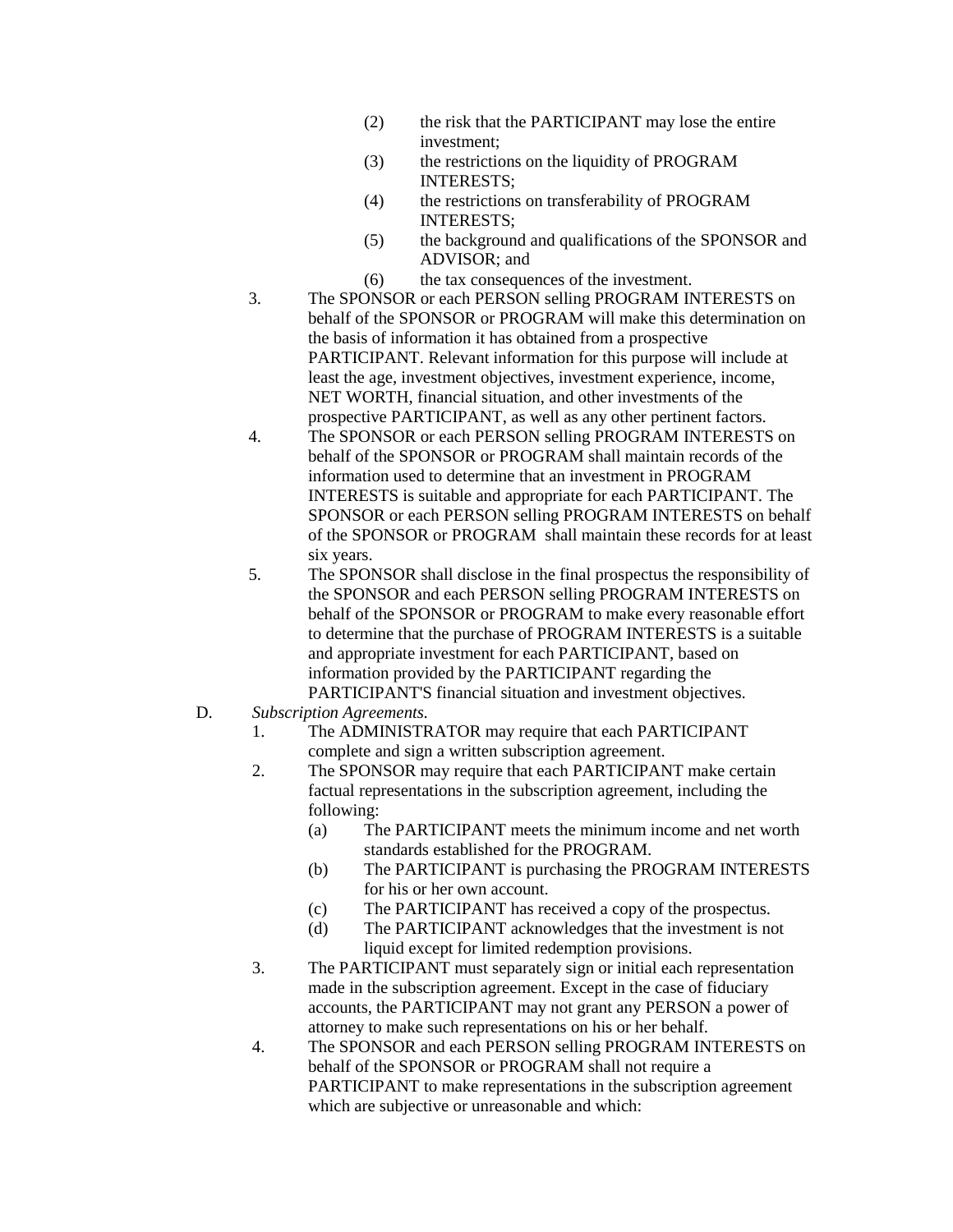- (a) might cause the PARTICIPANT to believe that he or she has surrendered rights to which he or she is entitled under federal or state law; or
- (b) would have the effect of shifting the duties regarding suitability, imposed by law on broker-dealers, to the PARTICIPANT.
- 5. Prohibited representations include, but are not limited to the following:
	- (a) The PARTICIPANT understands or comprehends the risks associated with an investment in the PROGRAM.
	- (b) The investment is a suitable one for the PARTICIPANT.
	- (c) The PARTICIPANT has read the prospectus.
	- (d) In deciding to invest in the PROGRAM, the PARTICIPANT has relied solely on the prospectus, and not on any other information or representations from other PERSONS or sources.
- 6. The SPONSOR may place the content of the prohibited representations in the subscription agreement in the form of disclosures to the PARTICIPANT. The SPONSOR may not place these disclosures in the PARTICIPANT representation section of the subscription agreement.
- E. *Completion of Sale.*
	- 1. The SPONSOR or any PERSON selling PROGRAM INTERESTS ON behalf of the SPONSOR or PROGRAM may not complete a sale of PROGRAM INTERESTS to a PARTICIPANT until at least five business days after the date the PARTICIPANT receives a final prospectus.
	- 2. The SPONSOR or the PERSON designated by the SPONSOR shall send each PARTICIPANT a confirmation of his or her purchase.
- F. *Minimum Investment.* The ADMINISTRATOR may require a minimum initial and subsequent cash investment amount.

## **IV. FEES, COMPENSATION AND EXPENSES**

- A. *Organizational and Offering Expenses*
	- 1.

All ORGANIZATIONAL AND OFFERING EXPENSES, including commissions, and any other compensation for sales of PROGRAM INTERESTS shall be reasonable. In no event shall these expenses exceed 15% of the CAPITAL CONTRIBUTIONS of the offering, regardless of the source of payment. Any interest paid by the PROGRAM on deferred ORGANIZATIONAL AND OFFERING EXPENSES shall comply with Section VI.C.2.(e). Included in ORGANIZATIONAL AND OFFERING EXPENSES shall be the redemption fees as set forth in Section VII.B.

5. No SPONSOR shall directly or indirectly pay or award any commissions or other compensation to any PERSON engaged to sell PROGRAM INTERESTS or give investment advice to a potential PARTICIPANT; provided, however, that this clause shall not prohibit the payment to a registered broker-dealer or other properly licensed PERSON of normal sales commissions for selling PROGRAM INTERESTS.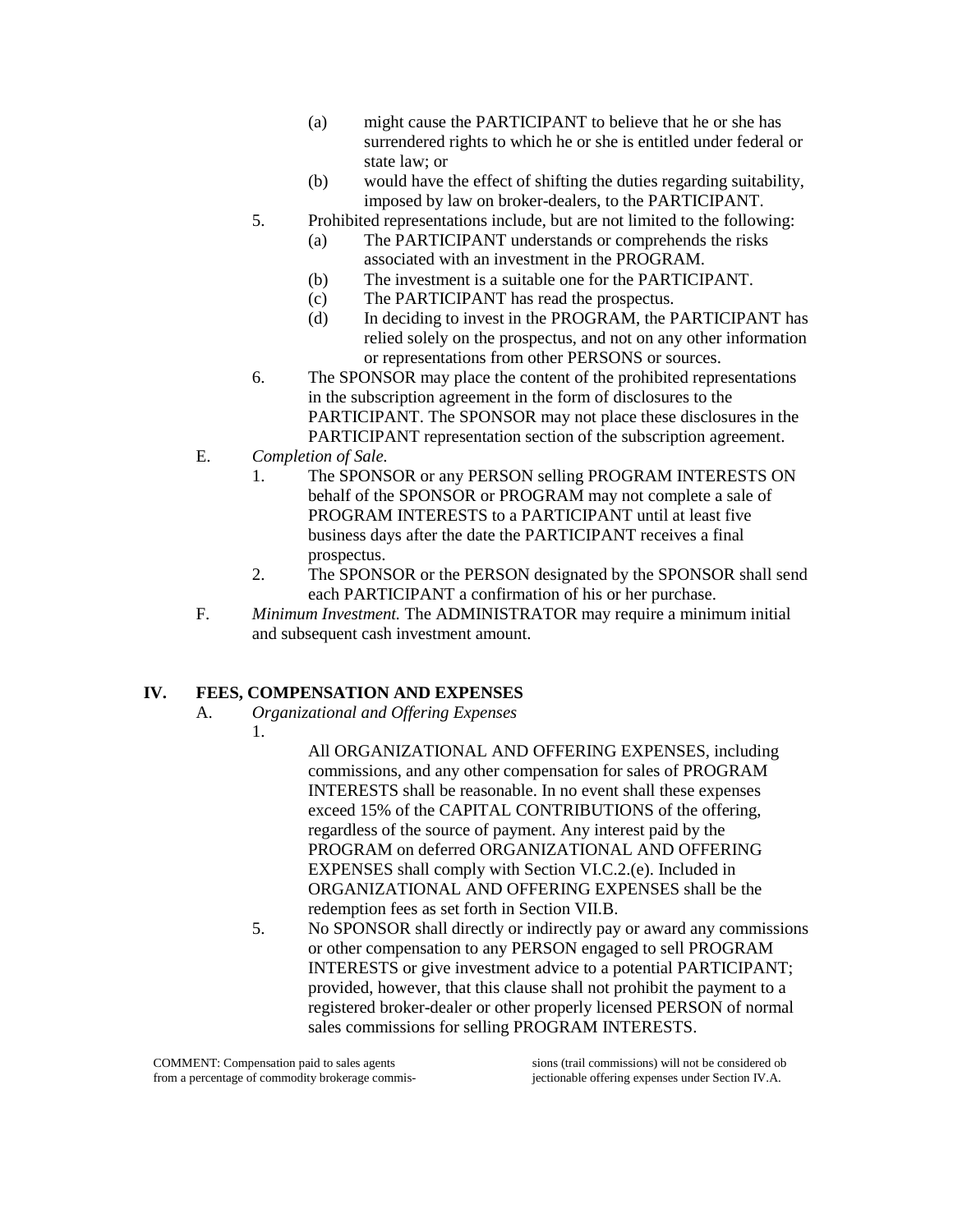- B. Ex*penses of the PROGRAM.* All expenses of the PROGRAM shall be billed directly to and paid by the PROGRAM. The SPONSOR shall not be allowed (other than for ORGANIZATIONAL AND OFFERING EXPENSES) to allocate to the PROGRAM any portion of its indirect expenses incurred in connection with the administration of the PROGRAM, including but not limited to salaries, rent, travel expenses and such other items generally falling under the category of SPONSOR overhead expense. All customary and routine administrative expenses of the PROGRAM, except for the actual cost of legal and audit services provided by third parties, shall be subject to the limitations imposed by Section IV.C.1. of these Guidelines. The prospectus shall contain a separate estimate of the amount of legal and audit fees to be charged to the PROGRAM during the first full year of its operations based on minimum and maximum offering sizes.
- C. *Compensation.*
	- 1. NET ASSET Fee—Management fees, advisory fees and all other fees, except for incentive fees and commodity brokerage commissions, when added to the customary and routine administrative expenses of the PROGRAM shall not exceed *i/2* of 1% of NET ASSETS per month (not to exceed 6% annually). For the purpose of this limitation, customary and routine administrative expenses shall include all expenses of the PROGRAM other than commodity brokerage commissions, incentive fees, the actual cost of legal and audit services and extraordinary expenses. The SPONSOR shall not receive a NET ASSET fee if it receives, directly or indirectly, any portion of 'the brokerage commissions under Section IV.C.3. If necessary, the SPONSOR shall reimburse the PROGRAM, no less frequently than quarterly, for the amount by which such aggregate fees and expenses exceed the limitations herein provided during the period for which reimbursement is made up to an amount not exceeding the aggregate compensation received by the SPONSOR, including direct or indirect participation in commodity brokerage commissions charged to the-PROGRAM. If reimbursement is required or extraordinary expenses are incurred, the SPONSOR shall include in the PROGRAM'S next regular report to the PARTICIPANTS a discussion of the circumstances or events which resulted in the reimbursement or extraordinary expenses.
	- 2. Incentive Fees.
		- (a) The aggregate incentive fee paid by the PROGRAM shall not exceed 15% of the NEW TRADING PROFITS of the PROGRAM, calculated not more often than quarterly on the VALUATION DATE, over the highest previous VALUATION DATE. For purposes of this calculation, PROGRAM losses shall be carried forward but shall not be carried back. In no event may a modification of ADVISOR compensation result in such compensation exceeding the limitations provided herein. Furthermore, any new contract with an existing ADVISOR must carry toward all losses attributable to that ADVISOR.
		- (b) The SPONSOR or ADVISOR will be entitled to an additional 2% incentive fee for each 1% by which the PROGRAM'S NET ASSET fee as set forth in IV.C.I. is reduced below 6% annually.
		- (c) Multi-ADVISOR PROGRAMS. The prospectus must clearly disclose, in both the prospectus summary and text of the prospectus, that incentive fees may be paid to an ADVISOR for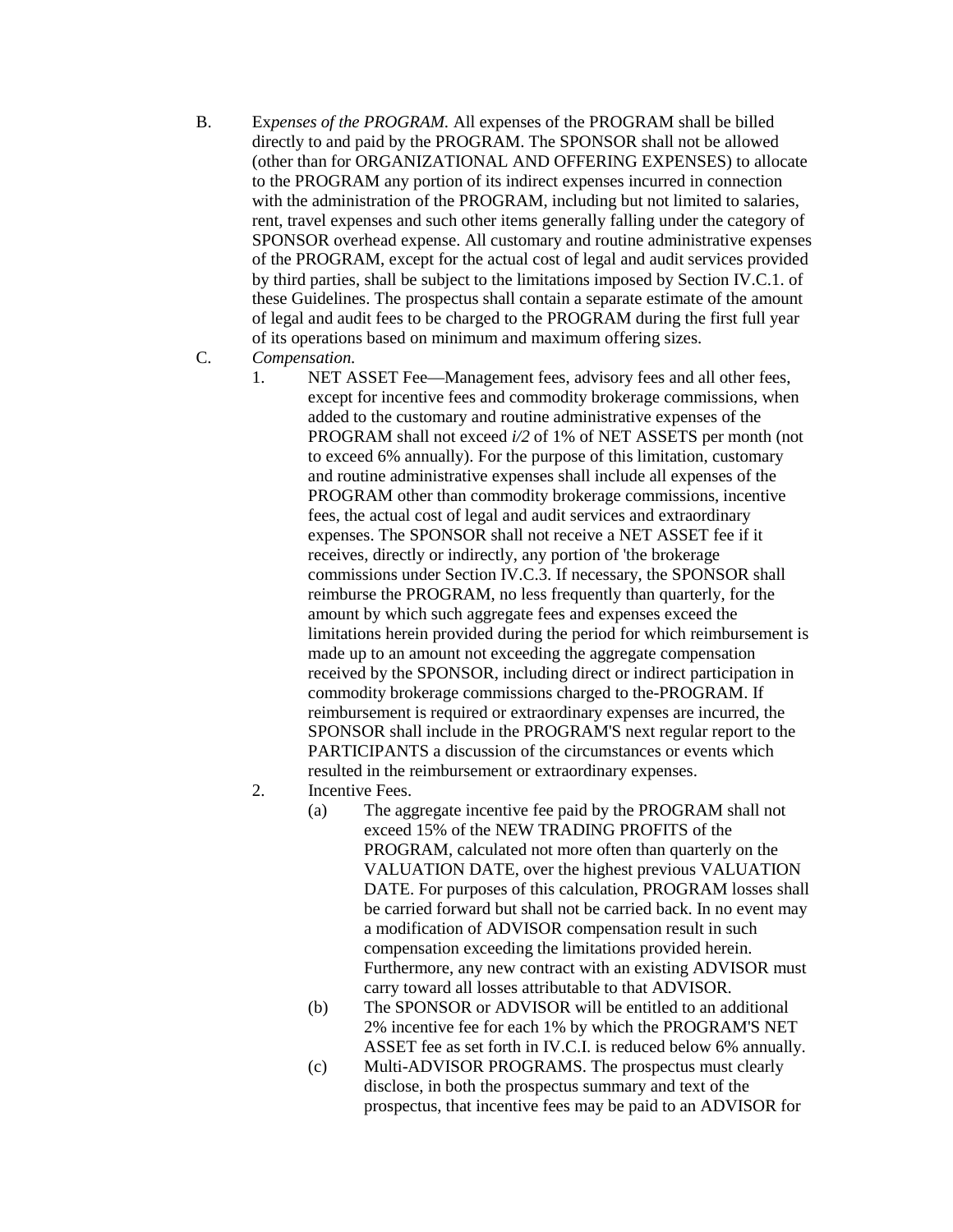a given period despite aggregate PROGRAM losses for such period.

- (d) The prospectus shall contain a sample calculation of how incentive fees will be determined.
- 3. Brokerage Commissions:
	- (a) The round turn commission to be initially charged to the PROGRAM for each commodity on each exchange on which the PROGRAM is expected to trade shall be disclosed immediately following the compensation table in the prospectus. An estimated range of such round turn commission shall be included in the prospectus summary section. Such round turn commission shall include all fees charged for each brokerage transaction; including, but not limited to, PIT BROKERAGE FEES. An estimate of the round turn commission should be included where a flat rate or asset based commission will be utilized.
	- (b) The prospectus must clearly disclose, in both the prospectus summary and the text of the prospectus, an estimate of what the brokerage rate will equal as a percentage of average NET ASSETS annually.
	- (c) The PROGRAM shall seek the best price and services available in its commodity futures brokerage transactions in COMMODITY CONTRACTS with any COMMODITY BROKER affiliated directly or indirectly with the SPONSOR or with any ADVISOR providing the SPONSOR with, research information, recommendations or other services which might be of value to the SPONSOR, unless such transactions are effected at competitive rates. In no event will the PROGRAM be allowed to enter into any exclusive brokerage contract. Brokerage commission charges will be presumptively reasonable if they satisfy one of the following maximum rates:
		- i. 80% of the published retail rate plus PIT BROKERAGE FEEs, or
		- ii. 14% annually of the average NET ASSETS excluding the PROGRAM assets not directly related to trading activity. This 14% limitation shall include PIT BROKERAGE FEEs.

The prospectus must state that the brokerage commissions to be charged will not exceed the limitations set forth herein. The ADMINISTRATOR may require the PROGRAM to file periodic reports concerning all brokerage transactions.

- 4. Other income.
	- (a) Any interest or other income derived from any portion of the PROGRAM assets whether held in the PROGRAM'S margin account or otherwise shall accrue solely to the benefit of the PROGRAM except as set forth below:
		- (1) Interest income may be used to reimburse the SPONSOR for "deferred" ORGANIZATIONAL AND OFFERING EXPENSES. Such compensation must be within the overall limits set by Section IV.A.1.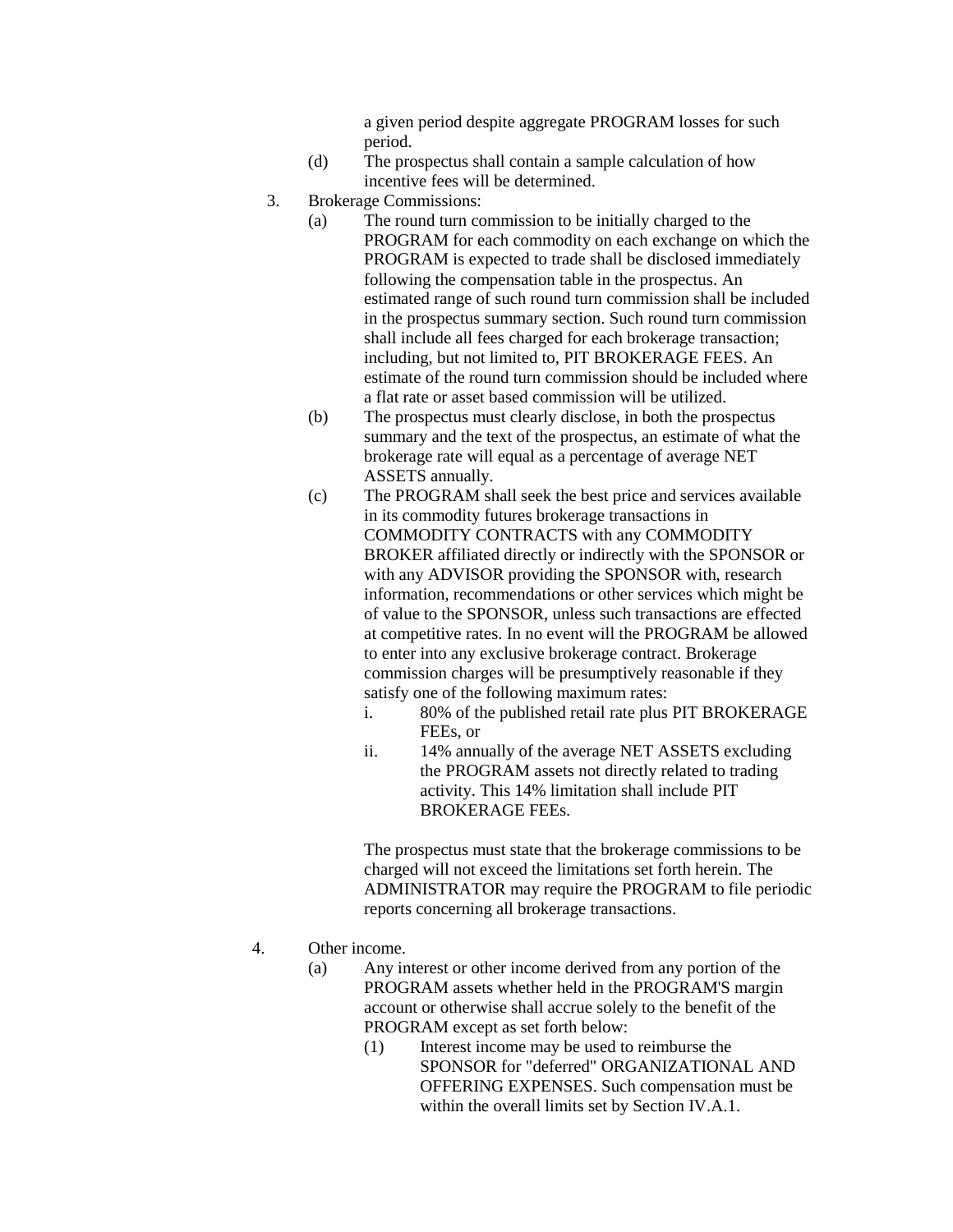(2) Not more than 20% of interest income derived from PROGRAM assets may be allocated to the PROGRAM BROKER. However, any interest income allocated to the PROGRAM BROKER must be included in determining: whether the limitations imposed by Section IV.C.3.(c) have been satisfied.

Any interest or other income derived from any portion of the PROGRAM assets accruing to the benefit of the SPONSOR or PROGRAM BROKER pursuant to Sections (1) or (2) herein, must be clearly disclosed as compensation. The prospectus must include a statement regarding the disposition of any interest or other income earned by any portion of the PROGRAM assets.

(b) A SPONSOR shall not take any action with respect to the assets or property of the PROGRAM which does not benefit the PROGRAM. Such a prohibited action, among others, would be the utilization of PROGRAM funds as compensating balances for the SPONSOR'S exclusive benefit.

(Ed Note: Former IV.B.5. is replaced by IV.B.)

5. Only those items of compensation permitted herein will be allowed. Any variance must be adequately justified to the ADMINISTRATOR.

#### V. **RIGHTS AND OBLIGATIONS OF PARTICIPANTS.**

- A. *Meetings.* Meetings of the PARTICIPANTS may be called by the general partner or by PARTICIPANTS holding more than 10% of the then outstanding PROGRAM INTERESTS for any matters for which the PARTICIPANTS may vote as set forth in a limited partnership agreement or charter document. Such call for a meeting shall be deemed to have been made upon receipt of the general partner of a written request, either in PERSON or by certified mail from holders of the requisite percentage of PROGRAM INTERESTS stating the purpose of the meeting. The general partner shall, within 15 days after receipt of said request, provide written notice, either in PERSON or by certified mail, to all PARTICIPANTS of the meeting and the purpose of such meeting which shall be held on a date not less than 30 or more than 60 days after the date of receipt of said notice at a reasonable time and place.
- B. *Voting Rights of Limited Partners.* To the extent permitted by the law of the state of formation, the PROGRAM agreement shall provide that a majority of the outstanding PROGRAM INTERESTS may, without necessity for concurrence by the general partner, vote to (1) amend the PROGRAM agreement, (2) remove the general partner(s), (3) elect a new general partner(s), (4) cancel any contract for services with the SPONSOR without penalty upon 60 days written notice, and (5) dissolve the PROGRAM. Without concurrence of a majority of the outstanding PROGRAM INTERESTS, the general partner(s) may not (i) amend the PROGRAM agreement except for amendments which do not adversely affect the rights of PARTICIPANTS, (ii) appoint a new general partner(s), or (iii) dissolve the PROGTAM. Any amendment to the PROGRAM agreement which modifies the compensation or distributions to which a general partner is entitled or which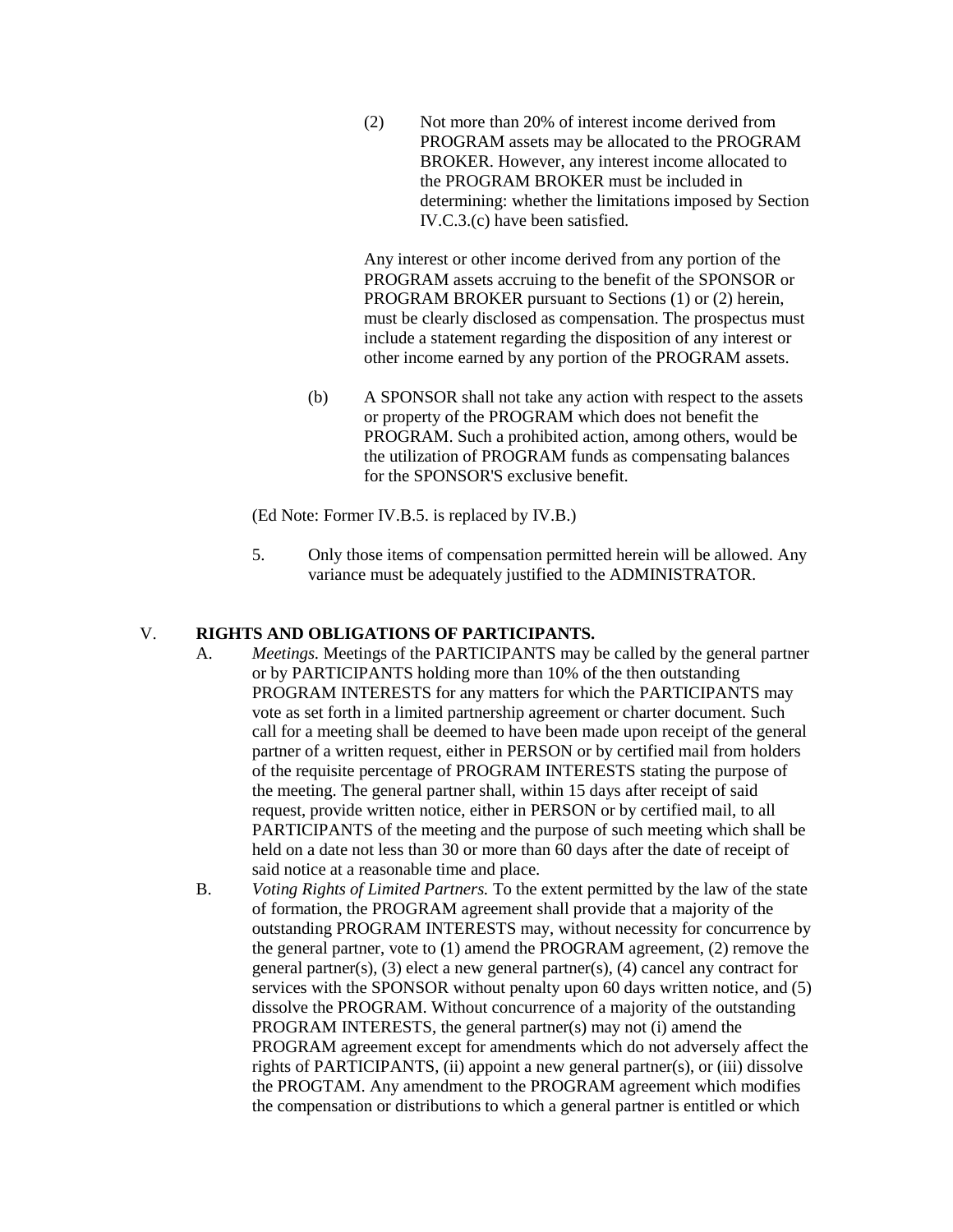affects the duties of a general partner may be conditioned upon the consent of the general partner. If the law of the state of formation provides that the PROGRAM will dissolve upon termination of a general partner(s) unless the remaining general partner(s) continues the existence of the PROGRAM, the PROGRAM agreement shall obligate the remaining general partner(s) to continue the PROGRAM'S existence; and if there will be no remaining general partner(s), the termination of the last general partner shall bot be effective for a period of at least 120 days during which time a majority of the outstanding PROGRAM INTERESTS shall have the right to elect a general partner who shall agree to continue the existence of the PROGRAM. The PROGRAM agreement shall provide for a successor general partner where the only general partner of the PROGRAM is an individual.

- C. (Formerly Section VI.C.4.) *Material Changes.* Any material changes in the PROGRAM'S basic investment policies or structure shall require prior written approval by a majority of PROGRAM INTERESTS held by PARTICIPANTS.
- D. *Access to PROGRAM Records*
	- 1. The SPONSOR shall maintain at the principal office of the PROGRAM a list of the names and addresses of an PROGRAM INTERESTS owned by all PARTICIPANTS. Such list shall be made available for the review by any PARTICIPANT or his representative at reasonable times, and upon request, either in PERSON or by mail the SPONSOR shall furnish a copy of such list to any PARTICIPANT or his representative upon payment, in advance, of the reasonable cost of reproduction and mailing.
	- 2. The PARTICIPANTS arid their representatives shall be permitted access to all records of the PROGRAM, after adequate notice, at any reasonable time. The SPONSOR shall maintain and preserve such records for a period of not less than five years.
- E. *Annual and Periodic Reports.* [Compliance with the provisions of CFTC regulations for Reporting to Pool PARTICIPANTS, 17 C.F.R. §4.22 will be considered sufficient to comply with this Section E.]
	- 1. The partnership agreement shall provide for the transmittal to each PARTICIPANT of an annual report within 120 days after the close of the fiscal year containing at least the following information:
		- (a) A balance sheet as of the end of the PROGRAM'S fiscal year and statements of income, partners' equity, and cash flows for the year then ended, all of which shall be prepared in accordance with generally accepted accounting principles and accompanied by an auditor's report containing an opinion of an independent certified public accountant or independent public accountant.
		- (b) A statement showing the total fees, compensation, brokerage commissions and expenses paid by the PROGRAM, segregated as to type, and stated both in aggregate dollar terms and as a percentage of NET ASSETS.
		- (c) The average round turn rate for the fiscal year shall be computed within the scope of the annual audit. Such rate shall be disclosed in the annual report.
	- 2. A SPONSOR shall be requires to furnish PARTICIPANTS with quarterly reports, which may be unaudited, containing the same information as in (a) and (b) above within 60 days after the end of the quarter.
	- 3. A SPONSOR shall provide to all PARTICIPANTS, not later than March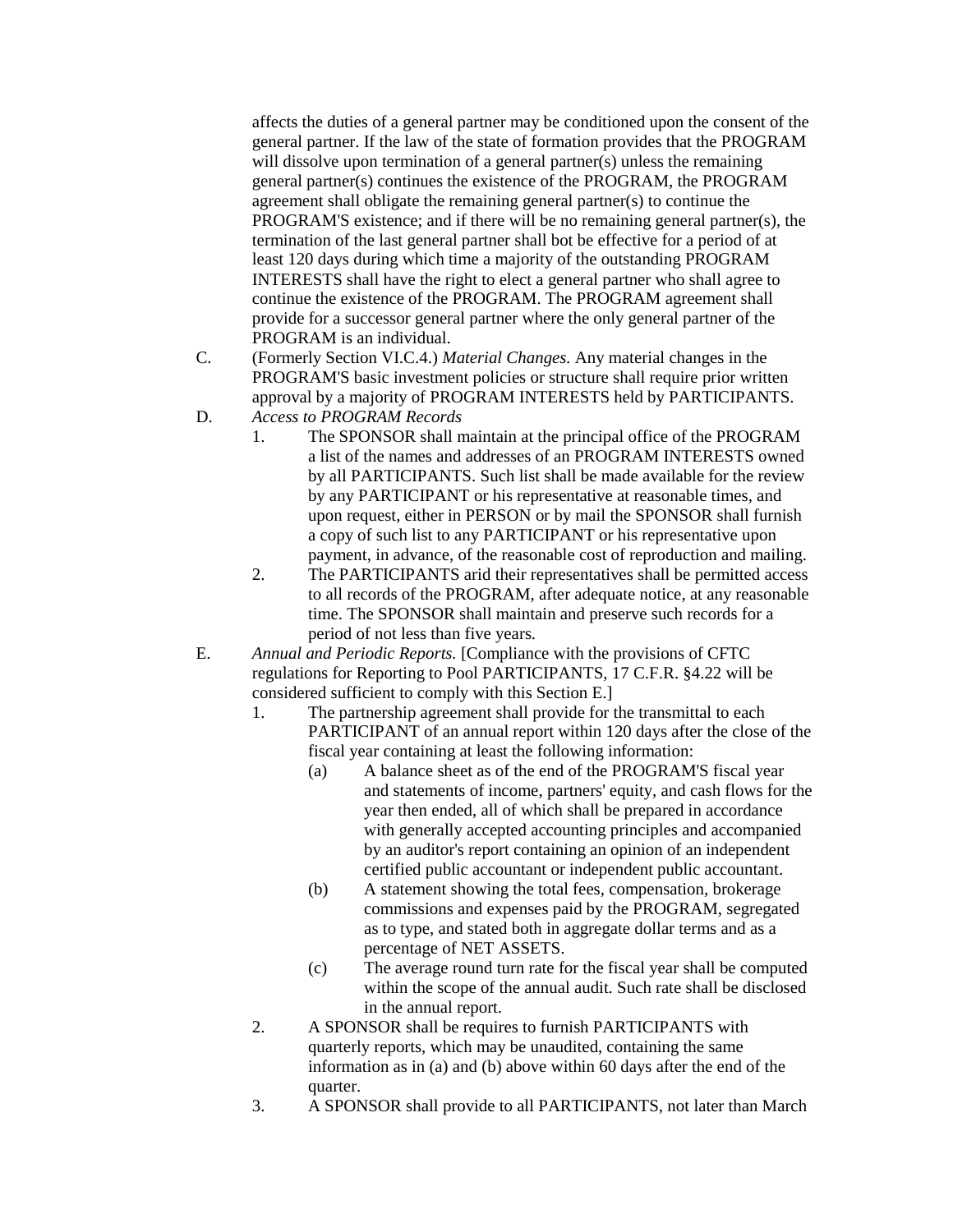15th of each year, all information necessary for the preparation of the PARTICIPANT'S income tax returns.

- 4. The SPONSOR shall calculate the NET ASSETS of the fund daily and shall make available upon the request of a PARTICIPANT, the NET ASSET VALUE PER PROGRAM INTEREST.
- F. *Transferability of PROGRAM INTERESTS.*
	- 1. Restrictions on assignment of PROGRAM INTERESTS or on the substitution of a limited partner are generally disfavored and such restrictions will be allowed only if (1) they are necessary to comply with the safe harbor provisions of Internal Revenue Service Notice 88-75 (or other safe harbors adopted by the Internal Revenue Service that protect against treatment as a publicly traded partnership) or (2) they are necessary to preserve the tax status of the partnership or the characterization or treatment of income or loss. In the case of (2), any restriction must be affirmatively supported by an opinion of counsel. The PROGRAM agreement shall require the SPONSOR to eliminate or modify any restriction on substitution or assignment at such time as the restriction is no longer necessary.
	- 2. No transfers may be made where, after the transfer, either the transferee or the transferor would hold less than the minimum number of PROGRAM INTERESTS equivalent to an initial minimum purchase, except for transfers by gift, inheritance, intrafamily transfers, family dissolutions, and transfers to AFFILIATES.
- G. *PARTICIPANT Liability.* A PROGRAM shall be structured so that a public investor cannot be exposed to liability in excess of the amount of the remaining balance of his capital account excluding partial redemptions, distributions consisting of a return of capital and accumulated profits.
- H. *ASSESSMENTS.* Assessments of any kind shall be prohibited.

#### **VI. DISCLOSURE AND MARKETINT REQUIREMENTS.**

A. *Minimum PROGRAM Capital.* The minimum amount of funds to activate a PROGRAM shall be sufficient to accomplish the objectives of the PROGRAM, including "spreading the risk." Any minimum less than \$500,000, after deduction of all front end charges, will be presumed to be inadequate to spread the risk of the public investors. Provision must be made for the return of 100% of paid subscriptions in the event that the established minimum to activate the PROGRAM is not reached. All funds received prior to activation of the PROGRAM must be deposited with an independent custodian, trustee or escrow agent whose name and address shall be disclosed in the prospectus.

COMMENT: The purpose of this requirement is to assure the adequate diversification of the investments of the PROGRAM.

- B. *Sales Literature.* Sales literature, sales presentation (including prepared presentations to prospective investors at group meetings) and advertising used in the offer or sale of PROGRAM INTERESTS shall conform in all applicable respects to requirements of filing, disclosure and adequacy currently imposed on sales literature, sales presentations and advertising used in the sale of corporate securities.
- C. *Contents of the Prospectus.*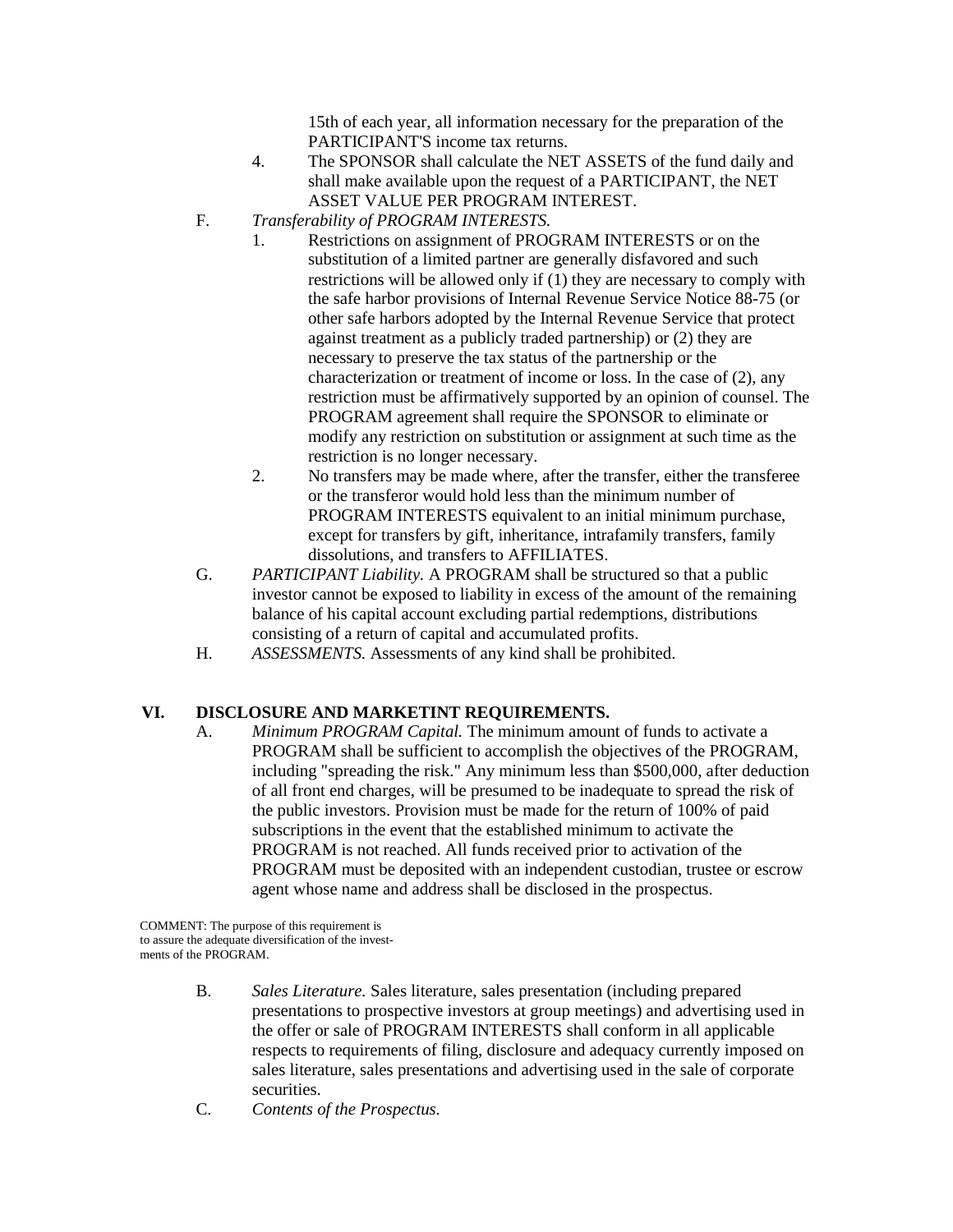- 1. Prospectus. A prospectus which is not part of a registration statement declared effective by the Securities and Exchange Commission pursuant to the Securities Act of 1933 shall generally conform to the disclosure requirements which would apply if the offering were so registered.
- 2. Conflicts of Interest and Transactions with AFFILIATES.
	- (a) Any conflicts of interest between the PROGRAM and any SPONSOR, ADVISOR, COMMODITY BROKER or any AFFILIATE thereof, must be fully disclosed.
		- (b) Unless specifically provided by these Guidelines the SPONSOR shall not receive compensation or reimbursements for providing goods and services to the PROGRAM.
		- (c) The SPONSOR shall also be required to disclose the steps that wilt be taken to alleviate any real or potential conflict of interest.
		- (d) Prohibitions. Certain conflicts of interest are presumed to be materially sufficient-to render the proposed PROGRAM incapable of accomplishing its stated objectives in the best interest of the PARTICIPANTS and shall be controlled as follows:
			- (1) It shall be presumptively unreasonable for the ADVISOR to be affiliated with the PROGRAM BROKER.
			- (2) It shall be presumptively unreasonable for the ADVISOR to be affiliated with the SPONSOR if the SPONSOR receives, directly or indirectly, any portion of the brokerage commissions, including trail commissions, from PROGRAM operations.
			- (3) Unless the issuer can overcome the presumptions outlined in (1) and (2) above, the prospectus shall state that at no time will the above affiliations exist.
			- (4) No loans may be made by the PROGRAM to the SPONSOR or any other PERSON.
			- (5) The funds of a PROGRAM shall not be commingled with the funds of any other PERSON. Funds used to satisfy margin requirements will not be considered commingled.
			- (6) No rebates or giveups may be received by the SPONSOR nor may the SPONSOR participate in any reciprocal business arrangements which could circumvent these guidelines. Furthermore, the prospectus and PROGRAM charter documents shall contain language prohibiting the above as well as language prohibiting reciprocal business arrangements which would circumvent the restrictions against dealing with AFFILIATES or other interested parties.
			- (7) A PROGRAM'S charter document shall prohibit the commodity trading ADVISOR or any other PERSON acting in such capacity from receiving a NET ASSET fee under Section IV.C.1. if he shares or participates, directly or indirectly, in any commodity brokerage commissions generated by the PROGRAM.
			- (8) The maximum period covered by any contract of the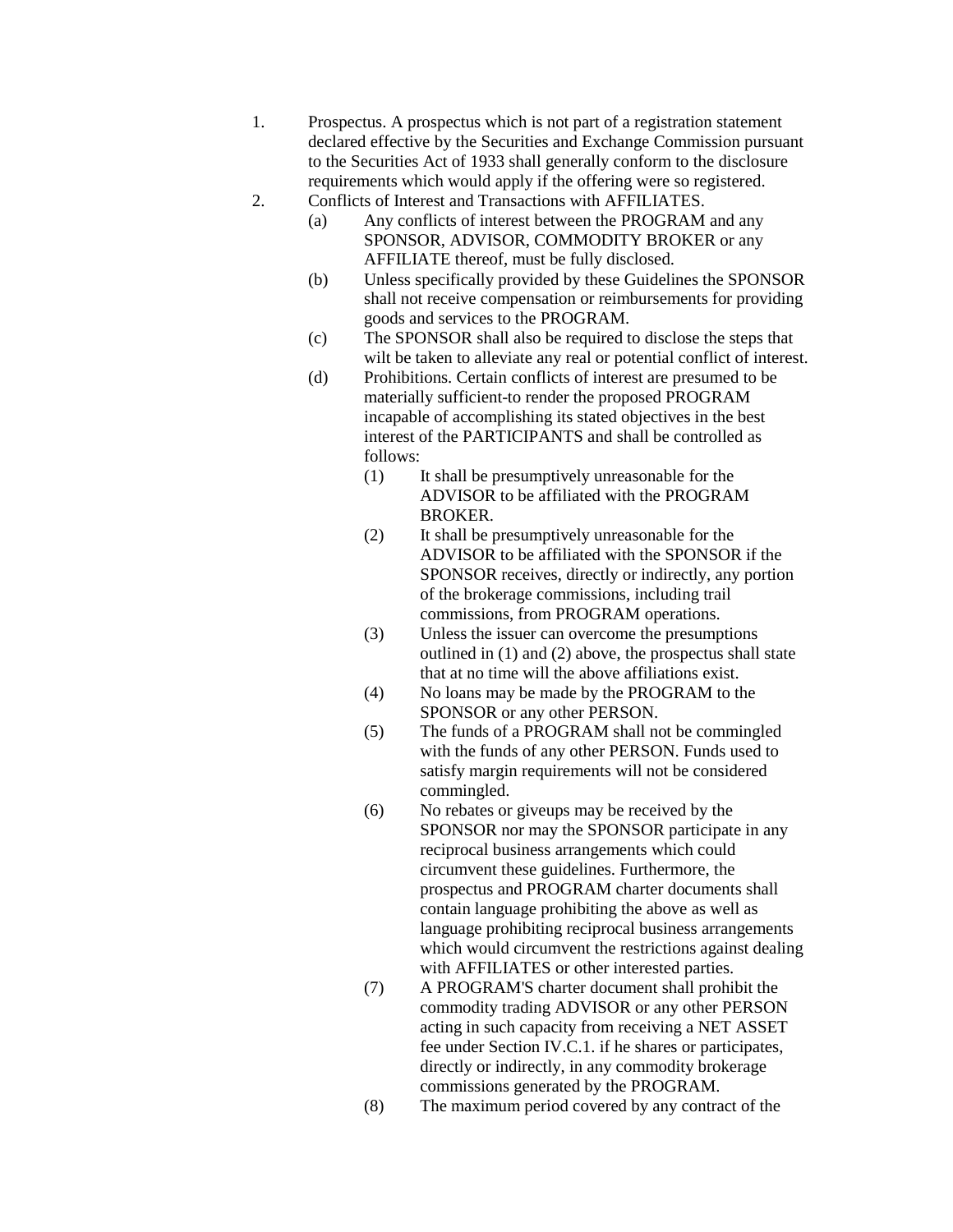partnership with the ADVISOR or SPONSOR shall not exceed one year. The agreement must be terminable without penalty upon 60 days' written notice by the PROGRAM.

- (9) Any other agreement, arrangement or transactions, proposed or contemplated, may be restricted in the discretion of the ADMINISTRATOR if it would be considered unfair to the PARTICIPANTS in the PROGRAM.
- (10) A PROGRAM shall not engage in PYRAMIDING.
- (11) All of the foregoing restrictions shall be disclosed in the prospectus and contained in the partnership agreement or charter document.

(e) On loans made available to the PROGRAM by the SPONSOR, the SPONSOR may not receive interest in excess of its interest costs, nor may the SPONSOR receive interest in excess of the amounts which would be charged the PROGRAM (without reference to the SPONSOR'S financial abilities or guarantees) by unrelated banks on comparable loans for the same purpose and the SPONSOR shall not receive points or other financing charges or fees regardless of the amount.

- 3. Notification.
	- (a) Notice shall be sent to each PARTICIPANT within seven business days from the date of:
		- (i) any decline in the NET ASSET VALUE PER UNIT to less than 50% of the NET ASSET VALUE on the last VALUATION DATE
		- (ii) any material change in contracts with ADVISORS, including any change in ADVISORS or any modification in connection with the method of calculating the incentive fee;
		- (iii) any other material change affecting the compensation of any party.
	- (b) No material change related to brokerage commissions shall be made until notice is given and PARTICIPANTS, based on such notice, have the opportunity to redeem pursuant to Section VII.B.
	- (c) Included in the required notification shall be a description of the PARTICIPANT'S redemption rights pursuant to VII.B. and C. and voting rights pursuant to V.B. and a description of any material effect such changes may have on the interests of PARTICIPANTS.
- 4. *Financial Information Required on Application.* The SPONSOR or the PROGRAM shall provide as an exhibit to the application or where indicated below shall provide as part of the prospectus, the following financial statements:
	- (a) Balance Sheet of the PROGRAM. A balance sheet of the PROGRAM as of the end of its most-recent fiscal year, prepared in accordance with generally accepted accounting principles and accompanied by an independent auditor's report containing no material qualification or explanatory paragraph relating to material uncertainties or going concern issues, and an unaudited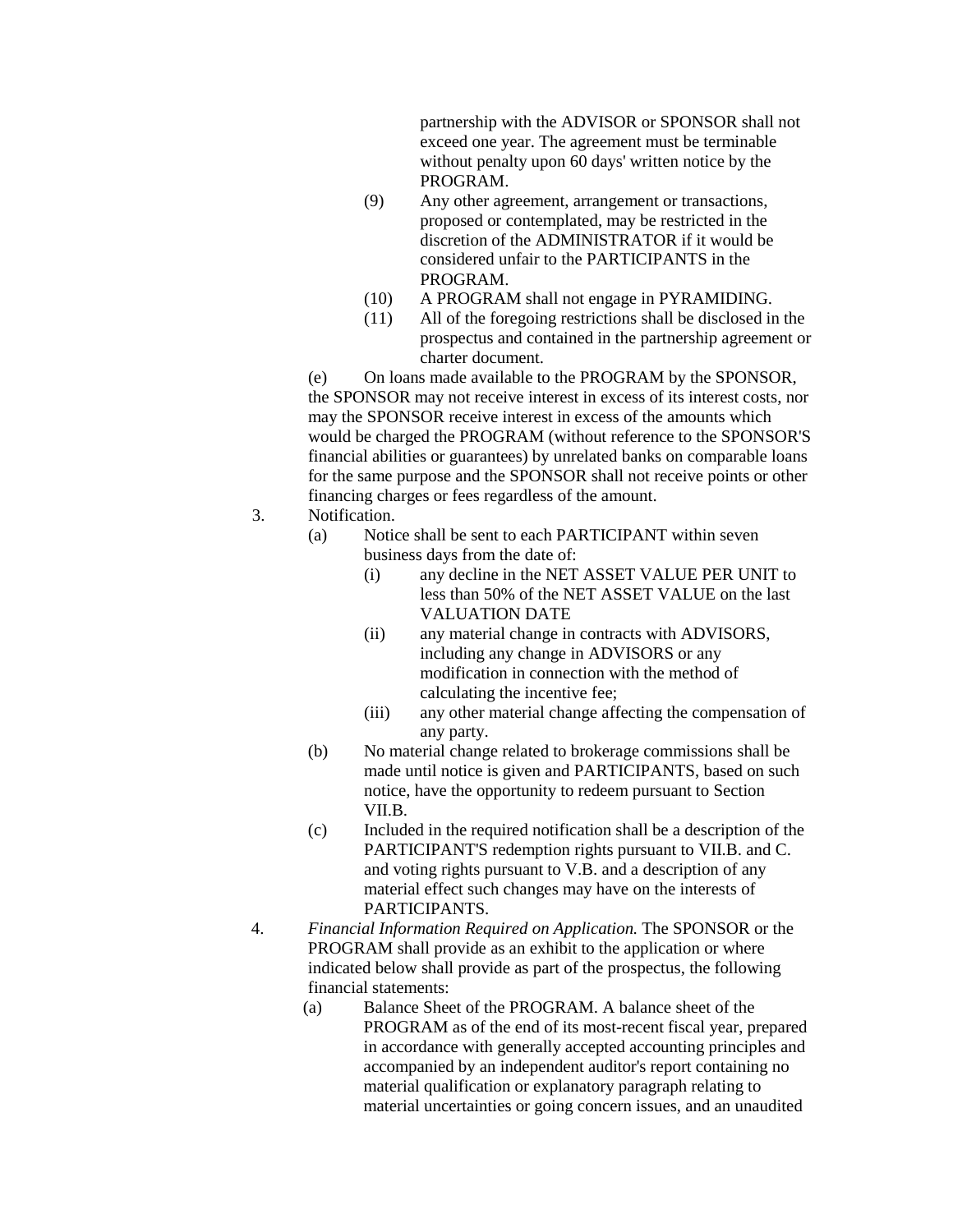balance sheet as of a date not more than 135 days prior to the date of filing. Such balance sheets shall be included in the prospectus.

- 
- (b) Balance Sheet of the SPONSOR
	- (1) Corporate SPONSOR. A balance sheet of any corporate SPONSOR as of the end of its most recent fiscal year, prepared in accordance with generally accepted accounting principles and accompanied by an independent auditor's report containing no material qualification or explanatory paragraph relating to material uncertainties or going concern issues, and an unaudited balance sheet as of a date not more than 135 days prior to the date of filing. Such balance sheets shall be included in the prospectus.
	- (2) Individual SPONSOR. A statement of financial condition as of a time not more than 135 days prior to the date of filing an application. Such statement of financial condition shall be prepared in accordance with generally accepted accounting principles and reviewed and reported upon by an independent certified public accountant or independent public accountant under the review standards as set forth by the American Institute of Certified Public Accountants. A representation of the amount of such NET WORTH must be included in the prospectus.
- (c) Filing of Other Statements. The ADMINISTRATOR may, where consistent with the protection of investors, request additional financial statements of the SPONSOR, ADVISOR, PROGRAM BROKER or any AFFILIATE thereof, or permit the omission of one or more of the statements required under this section and the filing, and substitution thereof, of appropriate statements verifying financial information having comparable relevance to an investor in determining whether he should invest in the PROGRAM.

#### **VII. MISCELLANEOUS PROVISIONS.**

- A. *Fiduciary Duty.* The PROGRAM agreement shall provide that the SPONSOR shall have fiduciary responsibility for the safekeeping and use of all funds and assets of the PROGRAM, whether or not in his immediate possession or control, and that he shall not employ, or permit another to employ such funds or assets in any manner except for the exclusive benefit of the PROGRAM. In addition, the PROGRAM shall not permit the PARTICIPANT to contract away the fiduciary obligation owed to the PARTICIPANT by the SPONSOR under common law.
- B. *Redemptions.* The PROGRAM shall provide for the redemption of PROGRAM interests at least quarterly except that redemption need not be offered until six months after the commencement of trading. Redemption charges for units redeemed during the first, second, third, and fourth, six month periods following the commencement of trading, shall not exceed 4%, 3%, 2%, and 1% of the NET ASSET OF VALUE PER PROGRAM INTEREST respectively. The SPONSOR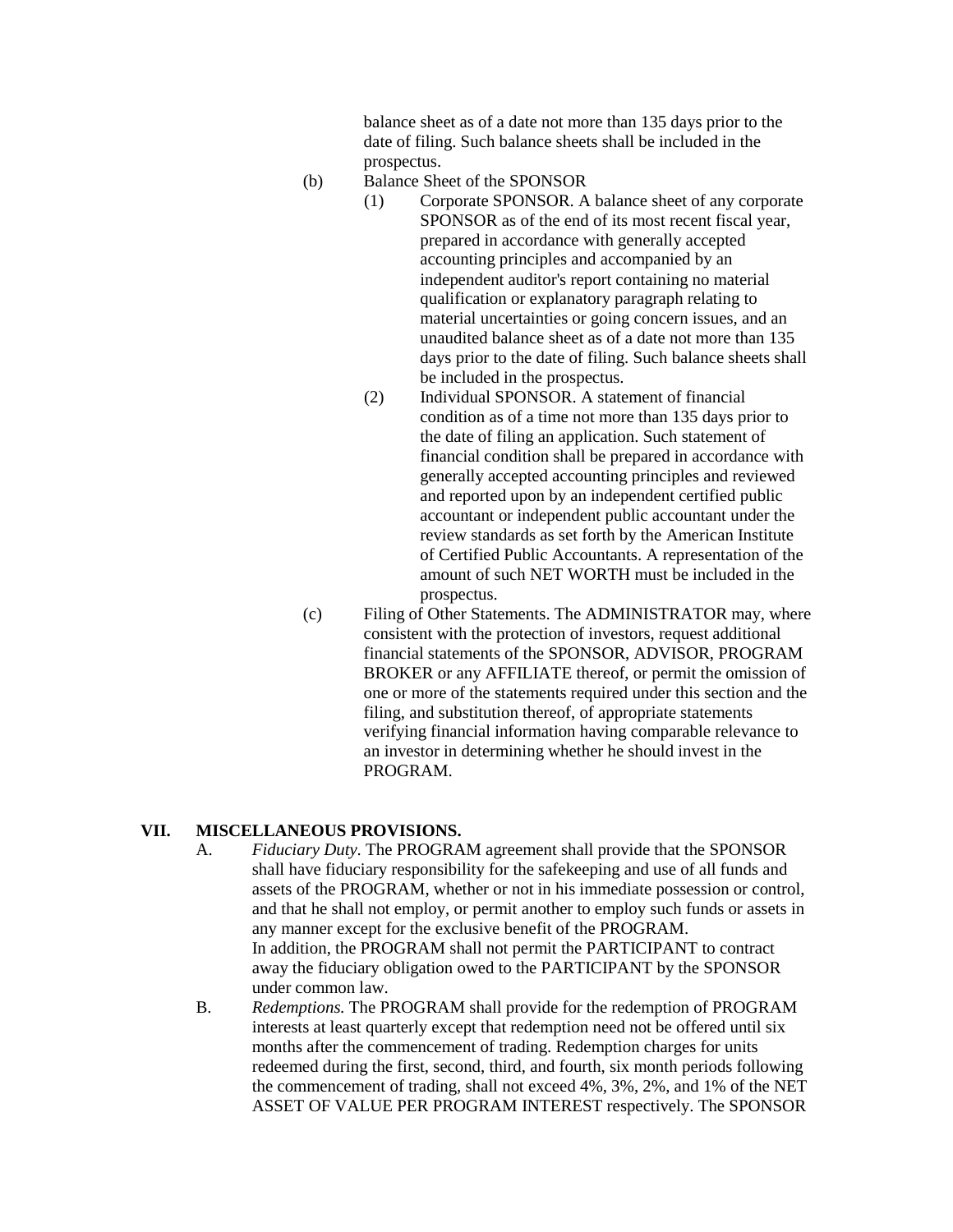shall state the VALUATION DATE in the prospectus. A PARTICIPANT must notify the SPONSOR in writing at least 10 days prior to the VALUATION DATE of his wish to redeem his PROGRAM INTERESTS. The SPONSOR must redeem such PROGRAM INTERESTS at the NET ASSET value on the VALUATION DATE unless the number of redemptions would be detrimental to the tax status of the PROGRAM; in which case, the SPONSOR shall select by lot so many redemptions as will, in its judgment, not impair the PROGRAM'S status. PARTICIPANTS shall be notified in writing within 10 days after the VALUATION DATE whether or not their PROGRAM INTERESTS have been redeemed. Payment for the redeemed PROGRAM INTERESTS shall be made within 30 days after the VALUATION DATE. The SPONSOR may provide that redemptions may be temporarily suspended if, in the SPONSOR'S judgment, additional redemptions would impair the ability of the PROGRAM to meet its objectives.

C. *Special Redemption.* A Special Redemption period shall be established whenever a PROGRAM experiences a decline in the NET ASSET VALUE PER PROGRAM INTEREST as of the close of business on any business day to less than 50% of the NET ASSET VALUE PER PROGRAM INTEREST on the last VALUATION DATE. PROGRAM trading shall be temporarily suspended during such special redemption period.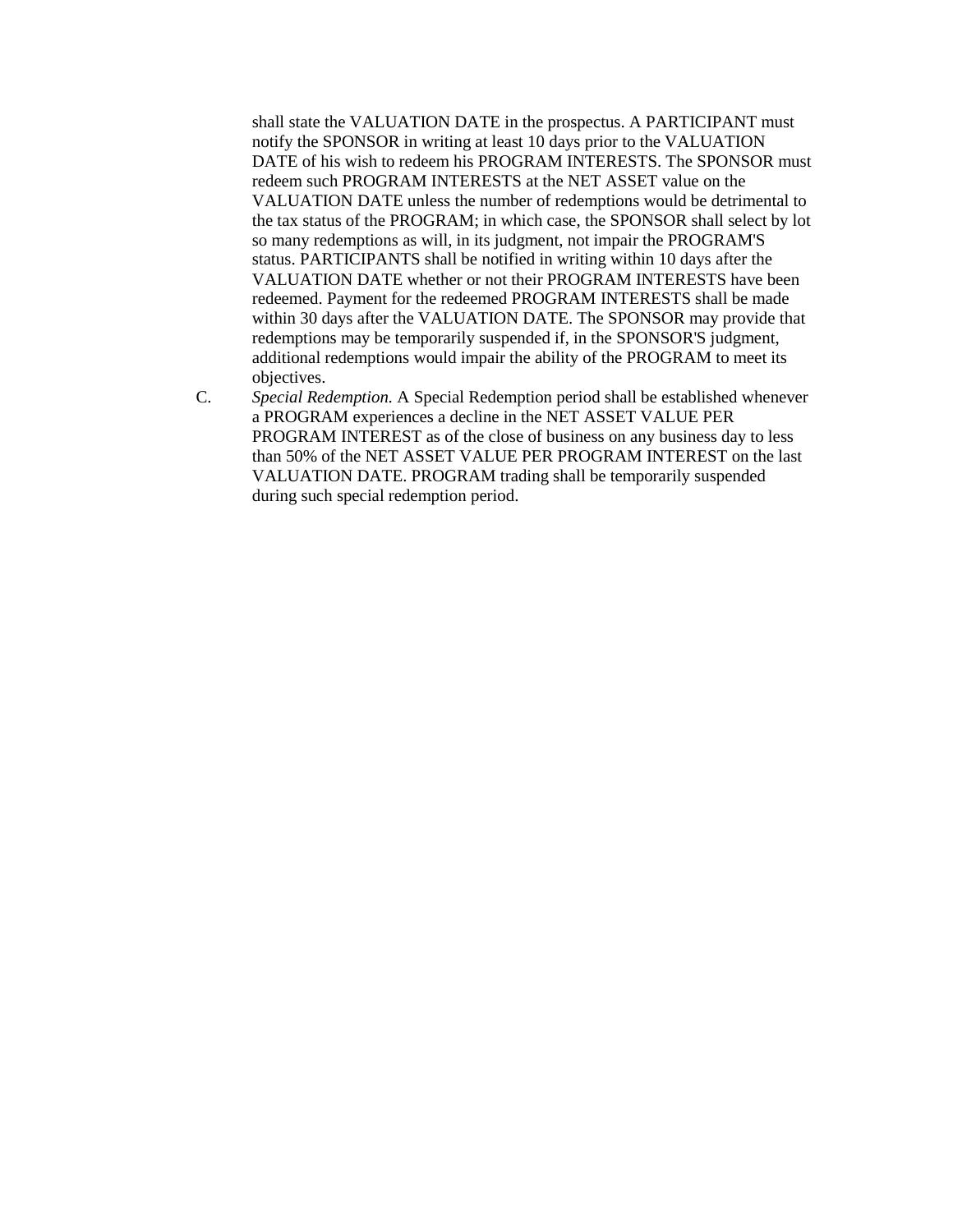## **COMMODITY POOL GUIDELINES POLICY CROSS REFERENCE SHEET**

Name of Applicant

| <b>Guideline Section</b>           | <b>Section Number</b><br><b>Program Agreement</b> | <b>Page Number</b><br><b>Prospectus</b> | <b>Endnote</b> |
|------------------------------------|---------------------------------------------------|-----------------------------------------|----------------|
| I.B. Definitions                   |                                                   |                                         |                |
| Administrator<br>1.                |                                                   |                                         |                |
| Advisor<br>2.                      |                                                   |                                         |                |
| Affiliate<br>3.                    |                                                   |                                         |                |
| <b>Capital Contributions</b><br>4. |                                                   |                                         |                |
| <b>Commodity Broker</b><br>5.      |                                                   |                                         |                |
| <b>Commodity Contract</b><br>6.    |                                                   |                                         |                |
| <b>Cross Reference Sheet</b><br>7. |                                                   |                                         |                |
| <b>Net Assets</b><br>8.            |                                                   |                                         |                |
| 9. Net Asset Value per             |                                                   |                                         |                |
| Program Interest                   |                                                   |                                         |                |
| 10. Net Worth                      |                                                   |                                         |                |
| 11. New Trading Profits            |                                                   |                                         |                |
| 12. Organizational & Offering      |                                                   |                                         |                |
| Expenses                           |                                                   |                                         |                |
| 13. Participant                    |                                                   |                                         |                |
| 14. Person                         |                                                   |                                         |                |
| 15. Pit Brokerage Fee              |                                                   |                                         |                |
| 16. Program                        |                                                   |                                         |                |
| 17. Program Broker                 |                                                   |                                         |                |
| 18. Program Interest               |                                                   |                                         |                |
| 19. Pyramiding                     |                                                   |                                         |                |
| 20. Sponsor                        |                                                   |                                         |                |
| 21. Valuation Date                 |                                                   |                                         |                |
| 22. Valuation Period               |                                                   |                                         |                |
|                                    |                                                   |                                         |                |
| <b>II. Requirements of Sponsor</b> |                                                   |                                         |                |
| A. Experience                      |                                                   |                                         |                |
| <b>B.</b> Financial Condition-Net  |                                                   |                                         |                |
| Worth 5% of Capital                |                                                   |                                         |                |
| Contributions, \$1,000,000         |                                                   |                                         |                |
|                                    |                                                   |                                         |                |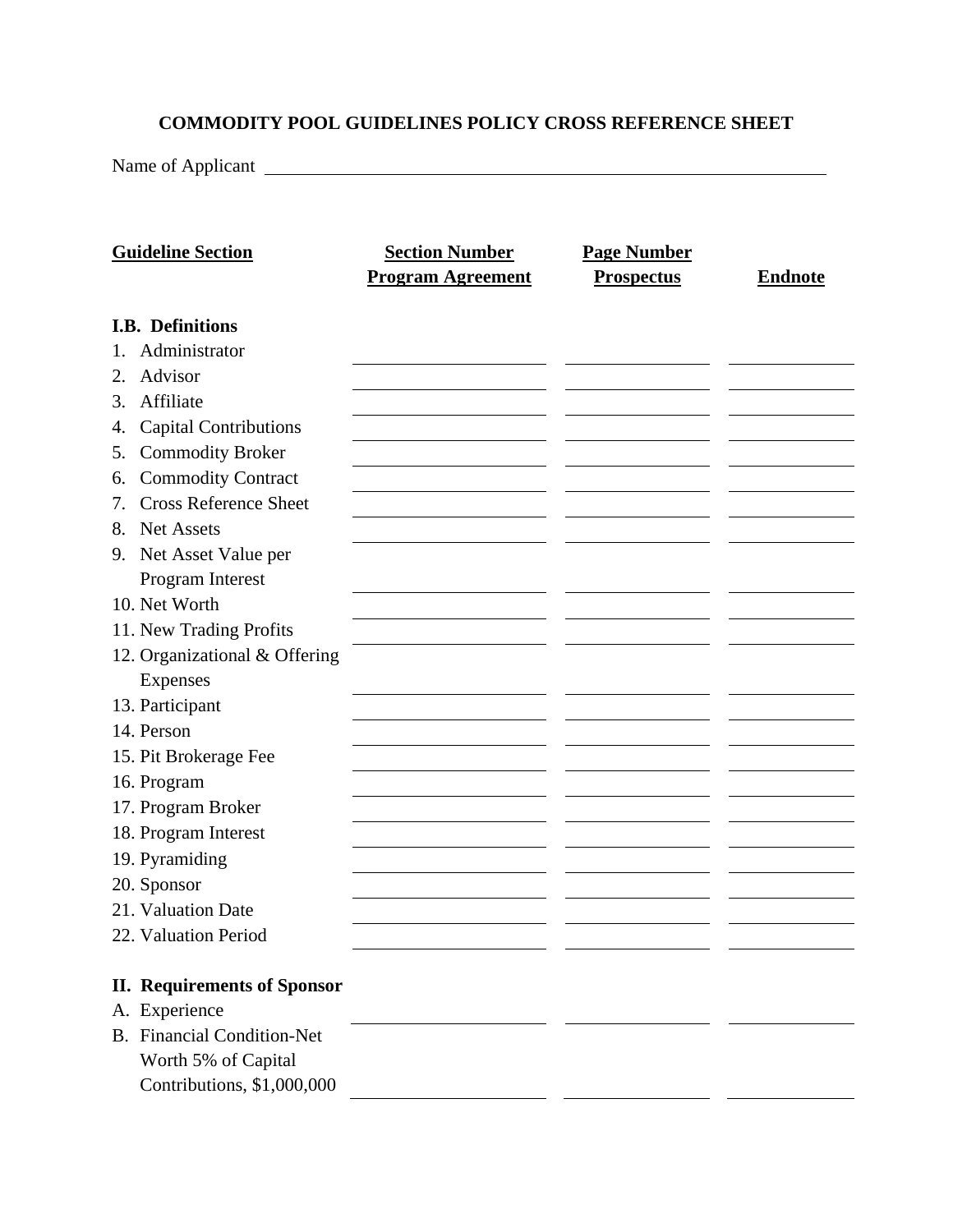|    | <b>Guideline Section</b>     | <b>Section Number</b>    | <b>Page Number</b> |                |
|----|------------------------------|--------------------------|--------------------|----------------|
|    |                              | <b>Program Agreement</b> | <b>Prospectus</b>  | <b>Endnote</b> |
|    | limit                        |                          |                    |                |
|    | C. Investment in the         |                          |                    |                |
|    | Program-1% of Capital        |                          |                    |                |
|    | Contributions                |                          |                    |                |
|    | D. Reports                   |                          |                    |                |
| Е. | Tax Ruling or Opinion        |                          |                    |                |
| F. | 1. Liability &               |                          |                    |                |
|    | Indemnification if:          |                          |                    |                |
|    | (a) course of conduct in     |                          |                    |                |
|    | best interest of             |                          |                    |                |
|    | Program                      |                          |                    |                |
|    | (b) on behalf of or services |                          |                    |                |
|    | for program                  |                          |                    |                |
|    | (c) not negligence or        |                          |                    |                |
|    | misconduct                   |                          |                    |                |
|    | (d) not from Participants    |                          |                    |                |
|    | 2. Securities Law            |                          |                    |                |
|    | Violations if:               |                          |                    |                |
|    | (a) successful               |                          |                    |                |
|    | adjudication, or             |                          |                    |                |
|    | (b) dismissed with           |                          |                    |                |
|    | prejudice by court, or       |                          |                    |                |
|    | (c) court approved           |                          |                    |                |
|    | settlement, and              |                          |                    |                |
|    |                              |                          |                    |                |
|    | (d) court advised of         |                          |                    |                |
|    | SEC and states               |                          |                    |                |
|    | position on                  |                          |                    |                |
|    | indemnification              |                          |                    |                |
|    | 3. Cost of liability         |                          |                    |                |
|    | insurance                    |                          |                    |                |
|    | 4. Advancement of funds      |                          |                    |                |
|    | for legal expenses           |                          |                    |                |
|    | G. Removal or Withdrawal of  |                          |                    |                |
|    | General Partner(s)           |                          |                    |                |
|    | H. Proper Registration       |                          |                    |                |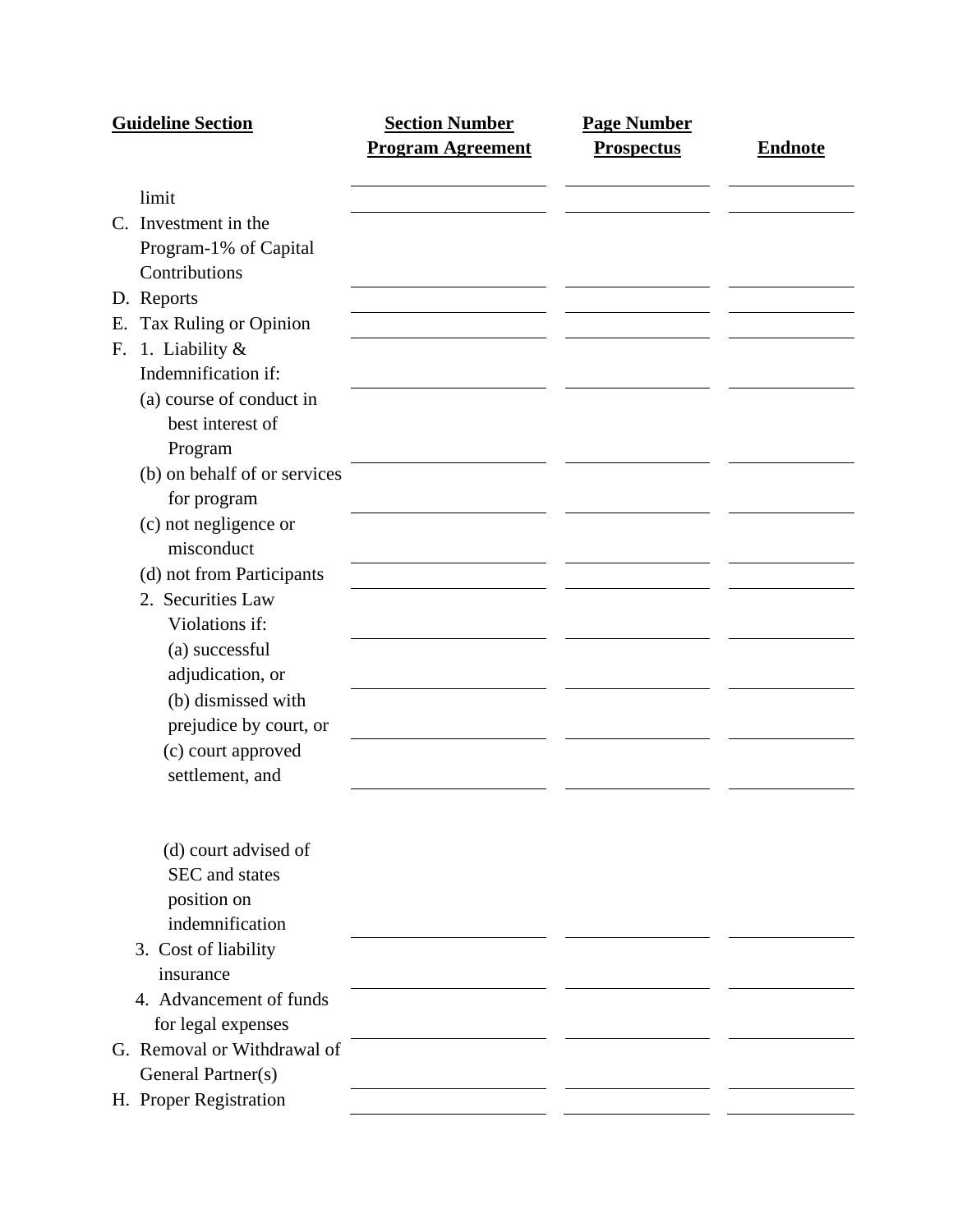|    | <b>Guideline Section</b>          | <b>Section Number</b>    | <b>Page Number</b> |                |
|----|-----------------------------------|--------------------------|--------------------|----------------|
|    |                                   | <b>Program Agreement</b> | <b>Prospectus</b>  | <b>Endnote</b> |
|    | <b>III.</b> Suitability of        |                          |                    |                |
|    | Participant                       |                          |                    |                |
|    | B. Income & Net Worth             |                          |                    |                |
|    | <b>Standards</b>                  |                          |                    |                |
|    | C. Determination that Sale to     |                          |                    |                |
|    | Participant is Suitable &         |                          |                    |                |
|    | Appropriate                       |                          |                    |                |
|    | D. Subscription Agreements        |                          |                    |                |
| Е. | Completion of Sale                |                          |                    |                |
| F. | Minimum Investment                |                          |                    |                |
|    |                                   |                          |                    |                |
|    | IV. Fees, Compensation & Expenses |                          |                    |                |
|    | A. Organizational & Offering      |                          |                    |                |
|    | <b>Expenses</b>                   |                          |                    |                |
|    | B. Expenses of the Program        |                          |                    |                |
|    | C. 1. Compensation-Net            |                          |                    |                |
|    | <b>Asset Fee</b>                  |                          |                    |                |
|    | 2. Incentive Fees                 |                          |                    |                |
|    | 3. Brokerage Commissions          |                          |                    |                |
|    | a. Round turn                     |                          |                    |                |
|    | commission                        |                          |                    |                |
|    | b. Brokerage rate as a            |                          |                    |                |
|    | % of Net Assets                   |                          |                    |                |
|    | c. Best Price &                   |                          |                    |                |
|    | Services Available                |                          |                    |                |
|    | 4. Other Income-(a)               |                          |                    |                |
|    | Interest Income to                |                          |                    |                |
|    | Program except:                   |                          |                    |                |
|    | (1) Deferred O&O                  |                          |                    |                |
|    | $(2)$ 20% to Program              |                          |                    |                |
|    | <b>Broker</b>                     |                          |                    |                |
|    |                                   |                          |                    |                |

# **V. Rights & Obligations of Participants**

A. Meetings <u> 1999 - Johann Barnett, f</u>  $\sim$ B. Voting Rights  $\mathbf{r}$ C. Material Changes  $\sim$  $\sim$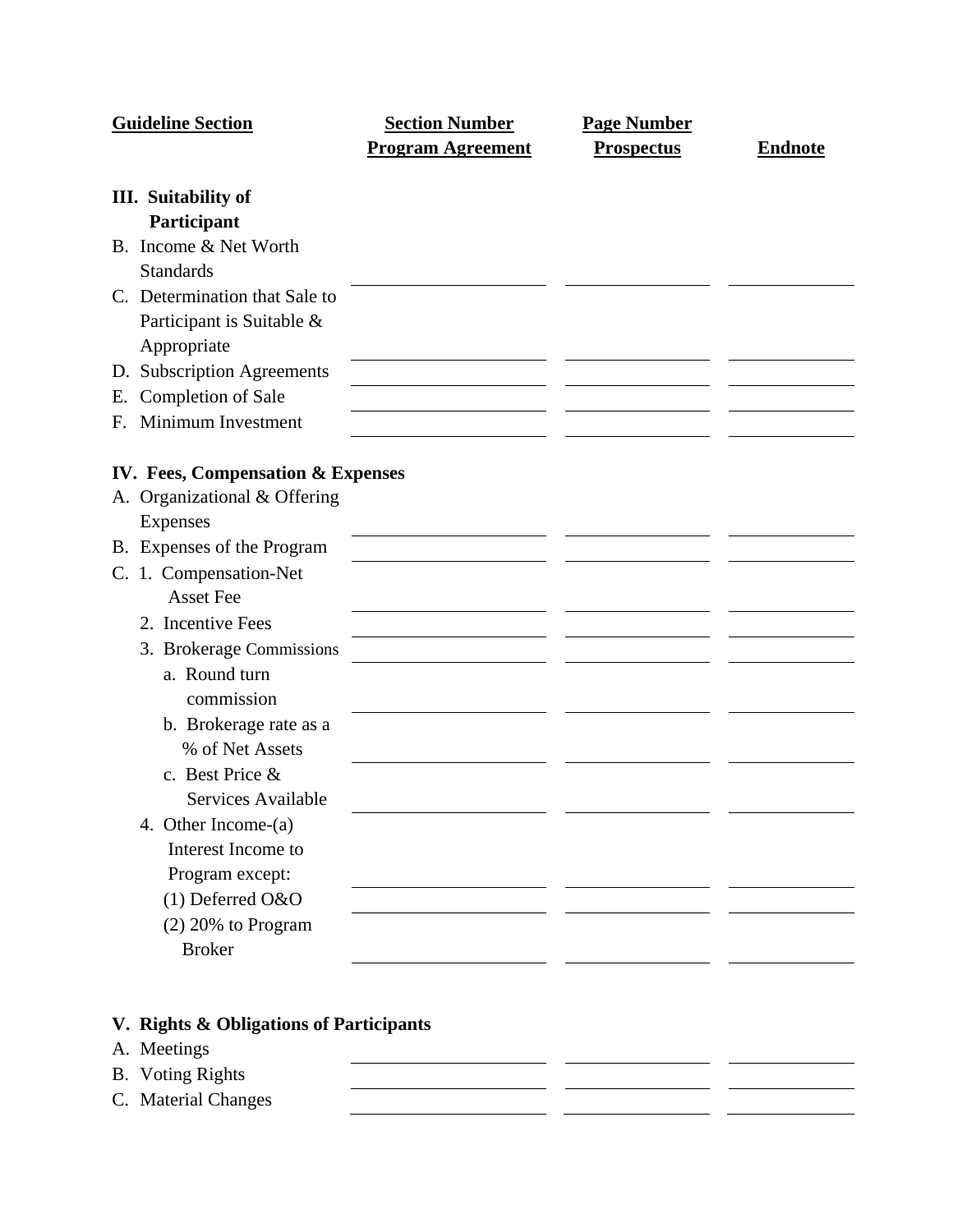| <b>Guideline Section</b>                            | <b>Section Number</b>    | <b>Page Number</b> |                |
|-----------------------------------------------------|--------------------------|--------------------|----------------|
|                                                     | <b>Program Agreement</b> | <b>Prospectus</b>  | <b>Endnote</b> |
| D. Access to Program                                |                          |                    |                |
| Records                                             |                          |                    |                |
| E. Annual & Periodic                                |                          |                    |                |
| Reports                                             |                          |                    |                |
| F. Transferability of Program                       |                          |                    |                |
| <b>Interests</b>                                    |                          |                    |                |
| G. Participant Liability                            |                          |                    |                |
| H. Assessments                                      |                          |                    |                |
| VI. Disclosure & Marketing                          |                          |                    |                |
| A. Minimum Program Capital                          |                          |                    |                |
| C. Contents of Prospectus                           |                          |                    |                |
| 2. Conflicts of Interest &                          |                          |                    |                |
| <b>Transactions</b> with                            |                          |                    |                |
| <b>Affiliates</b>                                   |                          |                    |                |
| (d) Prohibitions                                    |                          |                    |                |
| (e) Loans                                           |                          |                    |                |
| 3. Notification                                     |                          |                    |                |
| 4. Financial Information                            |                          |                    |                |
|                                                     |                          |                    |                |
| <b>VII. Miscellaneous Provisions</b>                |                          |                    |                |
| A. Fiduciary Duty<br>B. Redemptions                 |                          |                    |                |
| C. Special Redemption                               |                          |                    |                |
|                                                     |                          |                    |                |
| <b>Additional or Supplemental Cross References:</b> |                          |                    |                |
|                                                     |                          |                    |                |
|                                                     |                          |                    |                |
|                                                     |                          |                    |                |
|                                                     |                          |                    |                |
|                                                     |                          |                    |                |

— —  $\overline{\phantom{a}}$ — —  $\frac{1}{1}$   $\frac{1}{1}$   $\frac{1}{1}$   $\frac{1}{1}$   $\frac{1}{1}$   $\frac{1}{1}$   $\frac{1}{1}$   $\frac{1}{1}$   $\frac{1}{1}$   $\frac{1}{1}$   $\frac{1}{1}$   $\frac{1}{1}$   $\frac{1}{1}$   $\frac{1}{1}$   $\frac{1}{1}$   $\frac{1}{1}$   $\frac{1}{1}$   $\frac{1}{1}$   $\frac{1}{1}$   $\frac{1}{1}$   $\frac{1}{1}$   $\frac{1}{1}$   $\overline{\phantom{0}}$  $\overline{\phantom{a}}$ 

 $\sim$ 

 $-$ 

- -